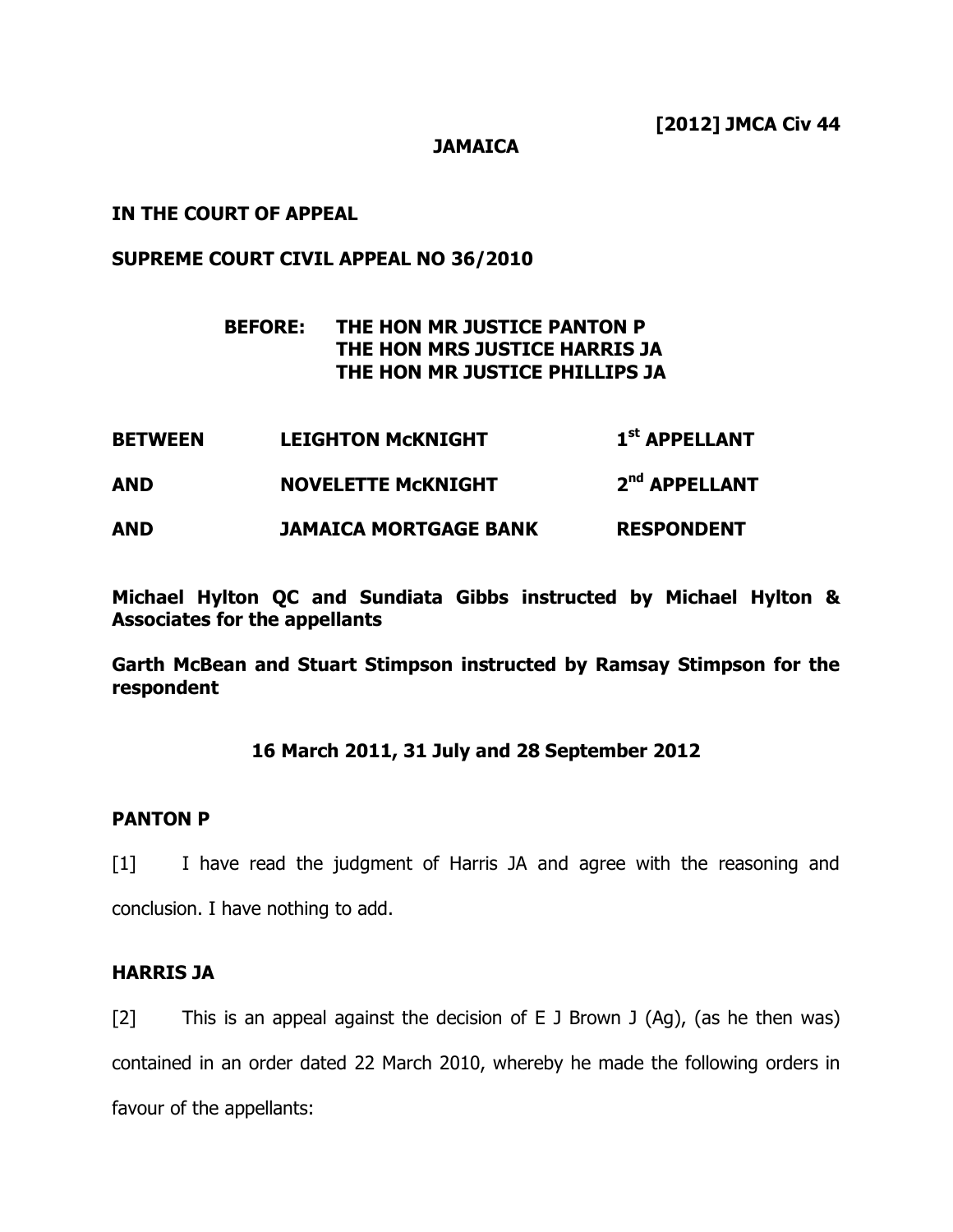- "(1) The Claimants are awarded damages in the sum of \$5,270,775.95
- (2) Costs to the Claimants to be taxed or agreed.
- (3) A stay of execution is granted until April 5, 2010."

On 31 July 2012, we ordered that the appeal is dismissed and awarded costs to the respondent to be agreed if not taxed. We now put our reasons in writing as promised.

#### **Background**

[3] The appellants are the proprietors of land situated at 21 Dillsbury Avenue, Kingston 6 in the parish of Saint Andrew, registered at Volume 1110 Folio 985 in the Register Book of Titles (hereafter referred to as "the property"). On 25 August 2004, the appellants and KES Development Company Limited (hereafter referred to as "KES") entered into a joint venture agreement to construct eight townhouses on the property. Under that agreement, KES was responsible to secure its own financing for the project. At the end of the construction, two of the townhouses were to be transferred to the appellants and the six, remaining, were to be transferred to KES. The appellants were to provide KES with a mortgage free title to facilitate the transfer of splinter titles for the remaining six townhouses.

[4] KES obtained a loan from Jamaica Mortgage Bank (hereafter referred to as "the bank") and subsequently defaulted thereon. It is apparent that the bank, discovering that it was without security for the loan, sought to have the appellants' consent to have the property charged with a mortgage for the security of the sum of \$41,339,100.41 as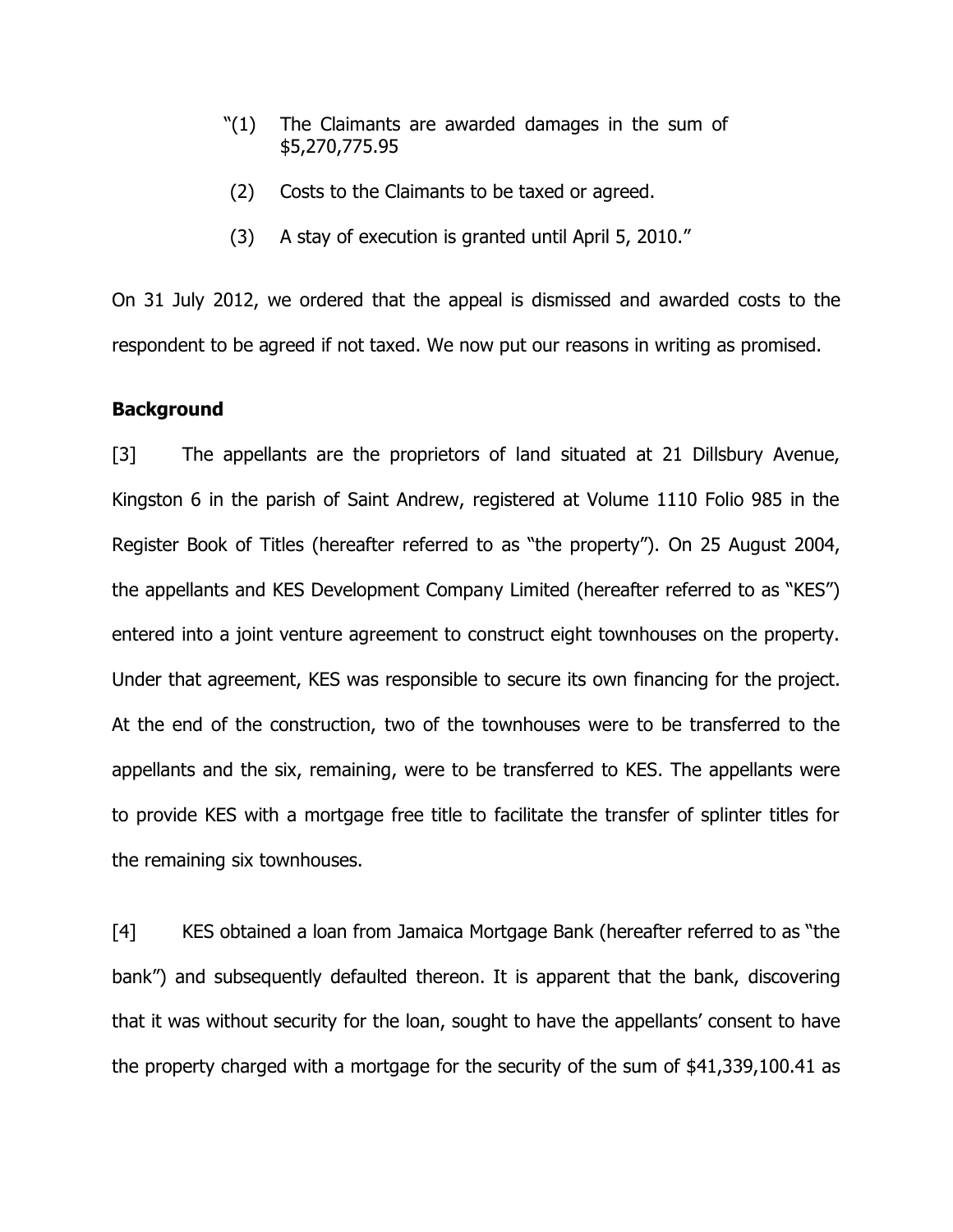"interest for the Dillsbury project". The bank, following the refusal of the appellants to agree to the proposal, in October 2007, claiming to have an interest in the property, lodged a caveat against the certificate of title for the property without the appellant's knowledge. Up to that time, the townhouses were incomplete.

[5] In an affidavit filed by the  $1<sup>st</sup>$  appellant on 5 February 2010, he averred that on 15 June 2005, one Mr David McBean entered into two agreements in respect of lot seven, one with the appellants and the other with KES. The agreement with the appellants was for the sale of lot seven to him and the agreement with KES was for the construction of a townhouse on that lot. Mr McBean paid a deposit of US\$30,000.00 to KES' attorneys-at-law Mesdame Jennifer Messado and Company for construction of the unit. Upon KES' failure to fulfill its contractual obligations, Mr McBean requested and obtained a partial refund of his deposit. On 2 November 2009, Mr McBean entered into an agreement with the appellants to purchase the unit and the land for a sum of \$55,000,000.00.

[6] It was an averment of the  $1<sup>st</sup>$  appellant, that after becoming aware that KES had difficulty in completing the project, the appellants made arrangements with a new developer and another financial institution to complete the construction of the townhouses but discovered, in June 2008, that the caveat had been lodged by the respondent. He also averred that the existence of the caveat prevented the appellants from obtaining financing for them to complete the construction.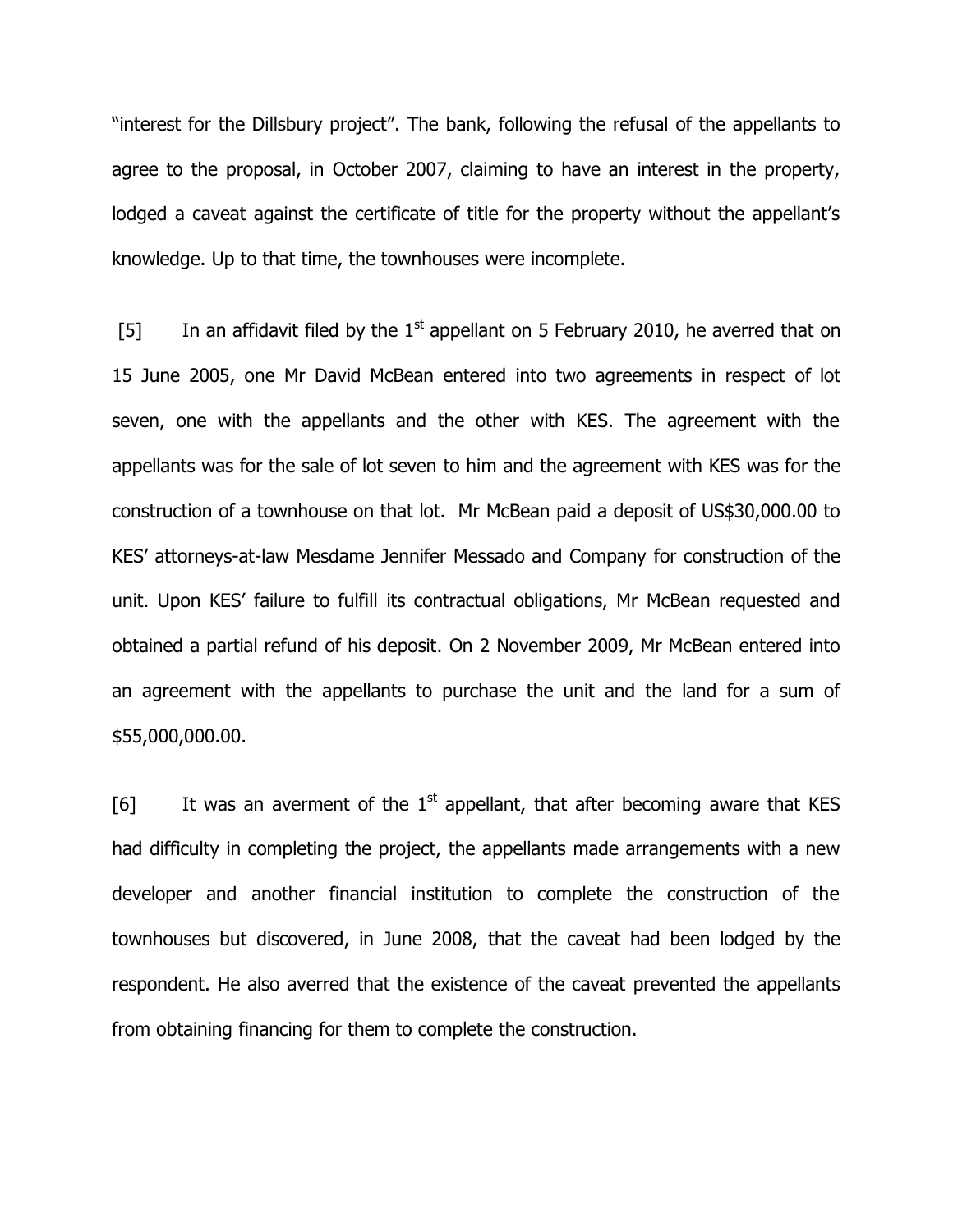[7] The appellants, discovering the existence of the caveat, sought to enforce their proprietary rights by invoking section 140 of the Registration of Titles Act by which provision a caveatee may "summon the caveator to attend before the Supreme Court or a Judge in Chambers to show cause why such caveat should not be removed". As a consequence, on 23 September 2008, they filed a fixed date claim form seeking the following:

- "1. An order pursuant to section 140 of the Registration of Titles Act that the caveat lodged by the defendant against the Certificate of Title for 21 Dillsbury Avenue registered at Volume 1110 Folio 985 of the Register Book of Titles be removed forthwith;
- 2. an order for damages to be assessed and paid to the claimants pursuant to section 143 of the Registration of Titles Act for damages caused to the claimants as a result of the wrongful lodgment of the said caveat;
- 3. interest; and
- 4. costs."

[8] The matter came on for hearing on 24 February 2009 and on 6 April 2009, N McIntosh J (as she then was) held that the respondent had no reasonable cause to lodge the caveat against the appellants' title and ordered its removal. The caveat was removed on 16 April 2009. She also ordered that damages be assessed pursuant to section 143 of the Registration of Titles Act and that the appellants' claim for interest be addressed at the time of the assessment of damages.

[9] In an affidavit of the  $1<sup>st</sup>$  appellant filed on 12 June 2009, the appellants claimed damages of \$26,004,303.71. This, they claimed under the following four heads: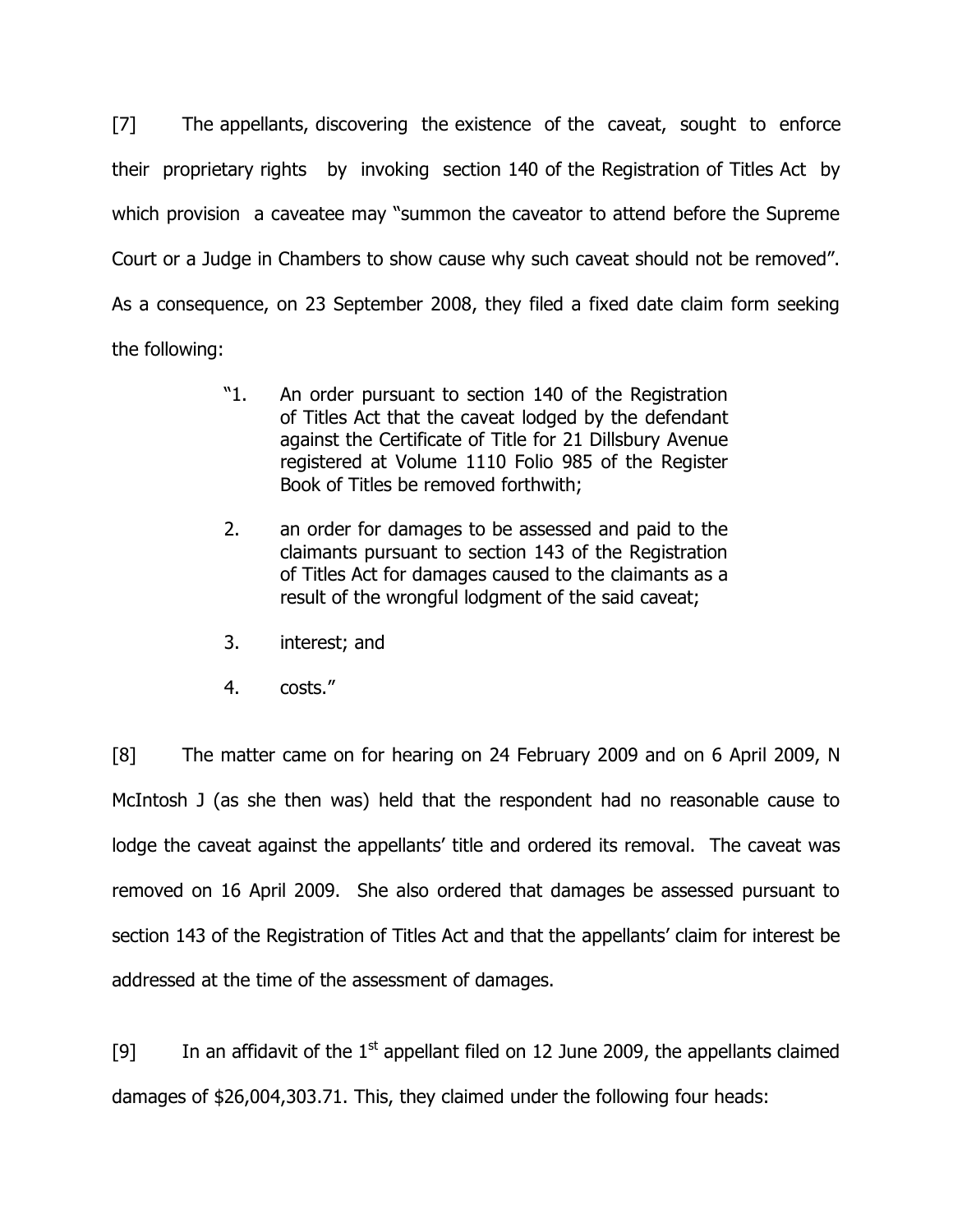- "a. Increased construction costs;
- b. Increased financing costs;
- c. Loss of Interest on the proceeds of sale of the two townhouses owned by us in the development; and
- d. Other additional expenditures incurred as a result of the delay caused by the lodging of the caveat."

The following were specified as claims for their loss:

|                | Total                                            | \$26,004,303.71               |
|----------------|--------------------------------------------------|-------------------------------|
| d.             | Other expenditure                                | 432,612.88                    |
| $\mathsf{C}$ . | Loss of interest on sale proceeds                | 20,733,527.76                 |
|                | *Less amounts to be recovered<br>from purchasers | 12,737,967.09<br>4,838,163.07 |
|                |                                                  | 17,576,130.16                 |
| b.             | Increased financing costs                        | 1,914,983.09                  |
| a.             | Increased construction costs                     | 15,661,147.07                 |

[10] The learned trial judge awarded the sums claimed for items (a), (b) and (d) above, but rejected the claim for item (c), that is, loss of interest on the proceeds of sale. The appellants now challenge the learned judge's decision. It is against the failure of the learned judge to have made an award in respect of item (c) that this appeal lies.

# **Grounds of appeal**

[11] The notice of appeal was duly filed on 24 March 2010 and the appellants relied on three grounds. These are:

> "(a) The learned judge's finding that there was no agreement in place is contrary to the unchallenged documentary and other evidence.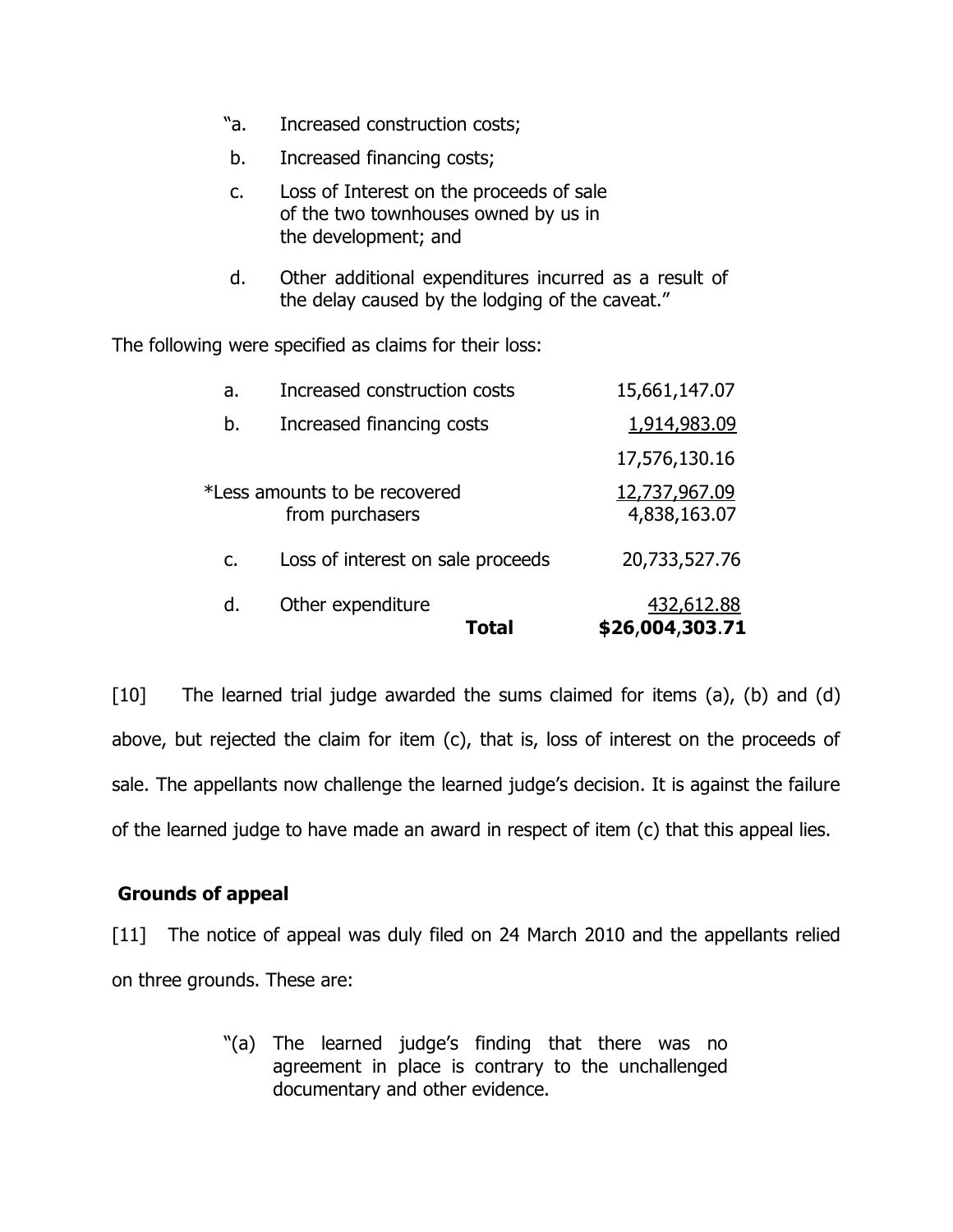- (b) The learned judge erred in finding that the delay caused by the lodgment of the caveat did not cause the Appellants actual loss in respect of Lot 7 and Lot 8.
- (c) The learned judge erred in concluding that the Appellants' loss was not reasonably foreseeable."

## **The Submissions**

#### Ground (a): The learned judge's finding - no agreement - contrary to the evidence

[12] Counsel for the appellants Mr Michael Hylton QC, in addressing this ground, submitted that the learned trial judge's finding that there was no agreement for sale in place in respect of townhouses seven and eight during the life of the caveat led him to the conclusion that the wrongful lodgment of the caveat did not cause the appellants actual loss in respect of those units. Learned Queen's Counsel contended that the learned trial judge was wrong in two respects. First, he argued, the judge assumed that loss would only have been suffered if the appellants had entered into agreements for sale at the time the caveat existed and second, he held that no agreement for sale had been entered into.

[13] The evidence, counsel contended, was that the appellants intended to complete and sell the two townhouses. There was no evidence, he argued, that market conditions had changed over the 12 months that the caveat had delayed the development. In those circumstances, on a balance of probabilities, their receipt of the purchase price of the townhouses would have been delayed, whether they had entered into an agreement at that time or not, he further argued. For this submission, Queen's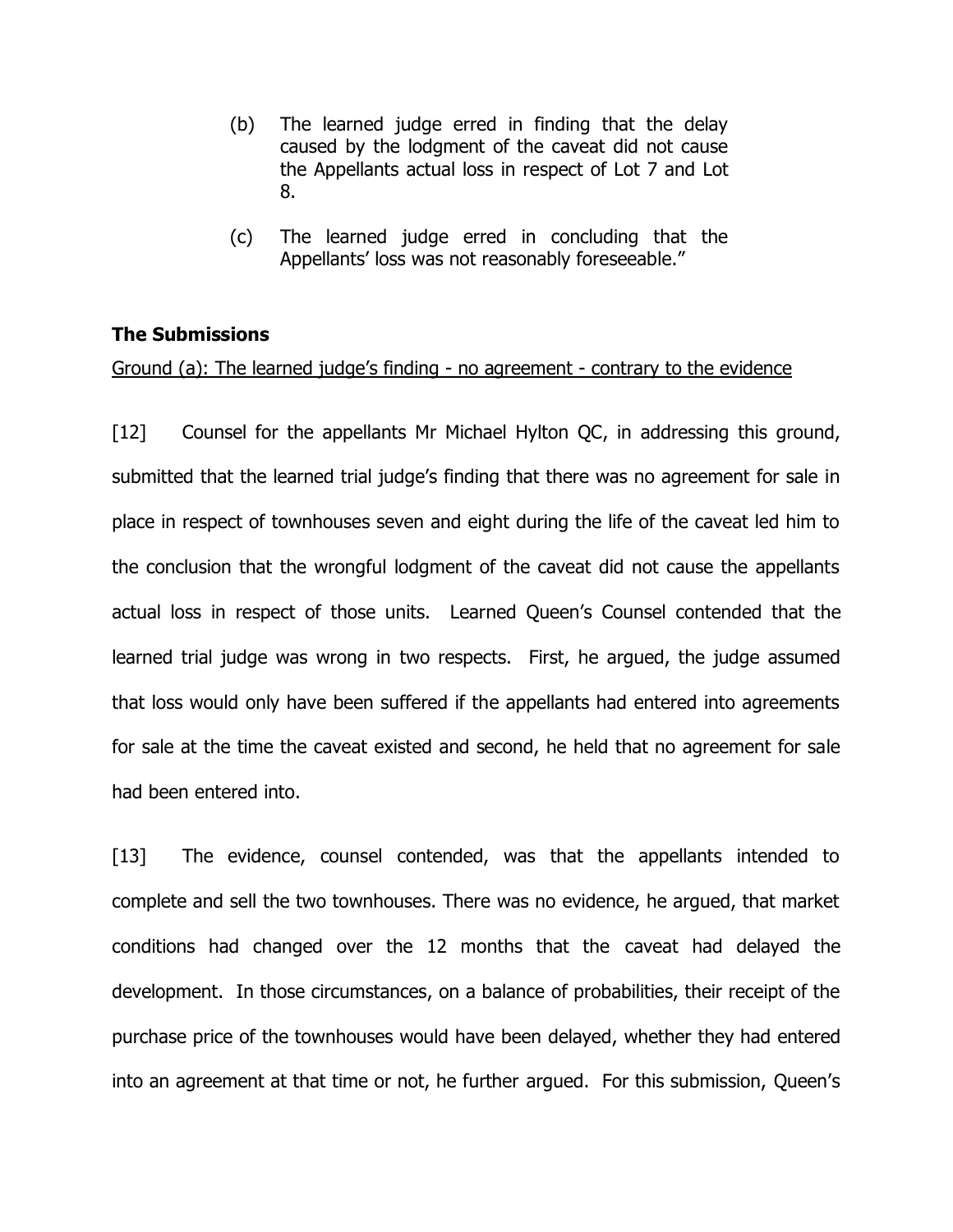Counsel relied on the judgment of the Court of Appeal of Singapore in **Ho Soo Fong and Anor v Standard Chartered Bank** [2007] 2 SLR 181; [2007] SGCA 4. He also contended that if they had not already entered into an agreement, the caveat would have delayed their doing so or delayed the completion of any agreement they executed. However, learned Queen's Counsel argued, the unchallenged documentary evidence before the learned trial judge showed that an agreement for sale in respect of lot number seven existed during the life of the caveat. There is no purchaser for lot eight although Mr McBean has agreed to purchase lot seven for \$55,000,000.00. Therefore, by the learned trial judge's own reasoning, there had been actual loss suffered by the appellants, he submitted.

[14] Mr Garth McBean, in response, submitted that the learned trial judge's finding is correct for two reasons. Firstly, in respect of townhouse number eight, there was no agreement for sale exhibited or any evidence of such an agreement during the currency of the caveat and there was also no evidence of any offers for the sale of same, he argued.

[15] Secondly, counsel argued, with respect to townhouse number seven, the  $1<sup>st</sup>$ appellant, in the affidavit, in referring to and exhibiting an agreement for sale with Mr David McBean entered into on 15 June 2005, said "…KES Development did not complete the project. As a result Mr McBean requested and obtained a partial refund of his deposit". This statement, counsel contended, was evidence from which the learned trial judge could and did draw a reasonable inference in his judgment that the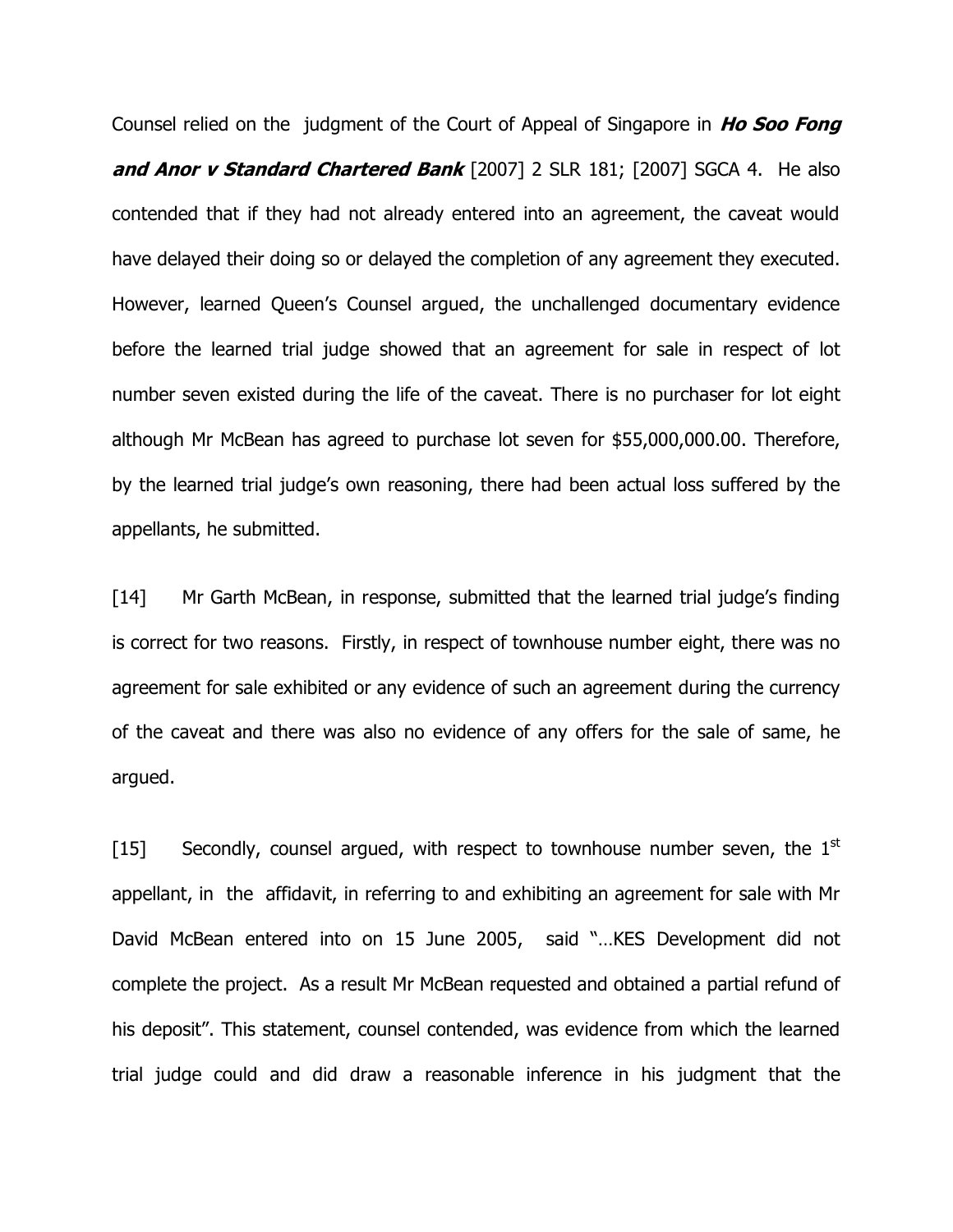agreement or contract was terminated or no longer subsisted during the currency of the caveat.

[16] Finally, counsel argued, the learned trial judge's finding that there was no contract subsisting during the currency of the caveat is fortified by evidence in the 1<sup>st</sup> appellant's affidavit that in or about November 2009, seven months after the caveat was removed, Mr McBean entered into a new contract for townhouse number seven.

## Ground (b): The learned judge erred - delay by the lodgment of the caveat not causing the appellants actual loss

[17] The appellants, learned Queen's Counsel argued, were entitled to the use of the premises as they had intended. Based on affidavit evidence of the  $1<sup>st</sup>$  appellant, when the appellants entered into the joint venture agreement with KES they had contemplated living in one of the townhouses, he argued. However, he submitted, as a result of the delay in the project, they had long shelved that idea and instead purchased a residence elsewhere. Therefore, counsel contended, at all material times the appellants had intended to sell their two townhouses on completion and to invest the proceeds of sale. This intention, counsel argued, was evident as early as 15 June 2005 when the appellants entered into the agreement with Mr David McBean for the sale of townhouse number seven. If the caveat had not been lodged, the construction of the two townhouses would have resumed 12 months earlier and would presumably have been completed 12 months earlier and all things being equal, the appellants would have sold their townhouses and received the proceeds of sale 12 months earlier, counsel argued. He further submitted that the bank's action caused the appellants to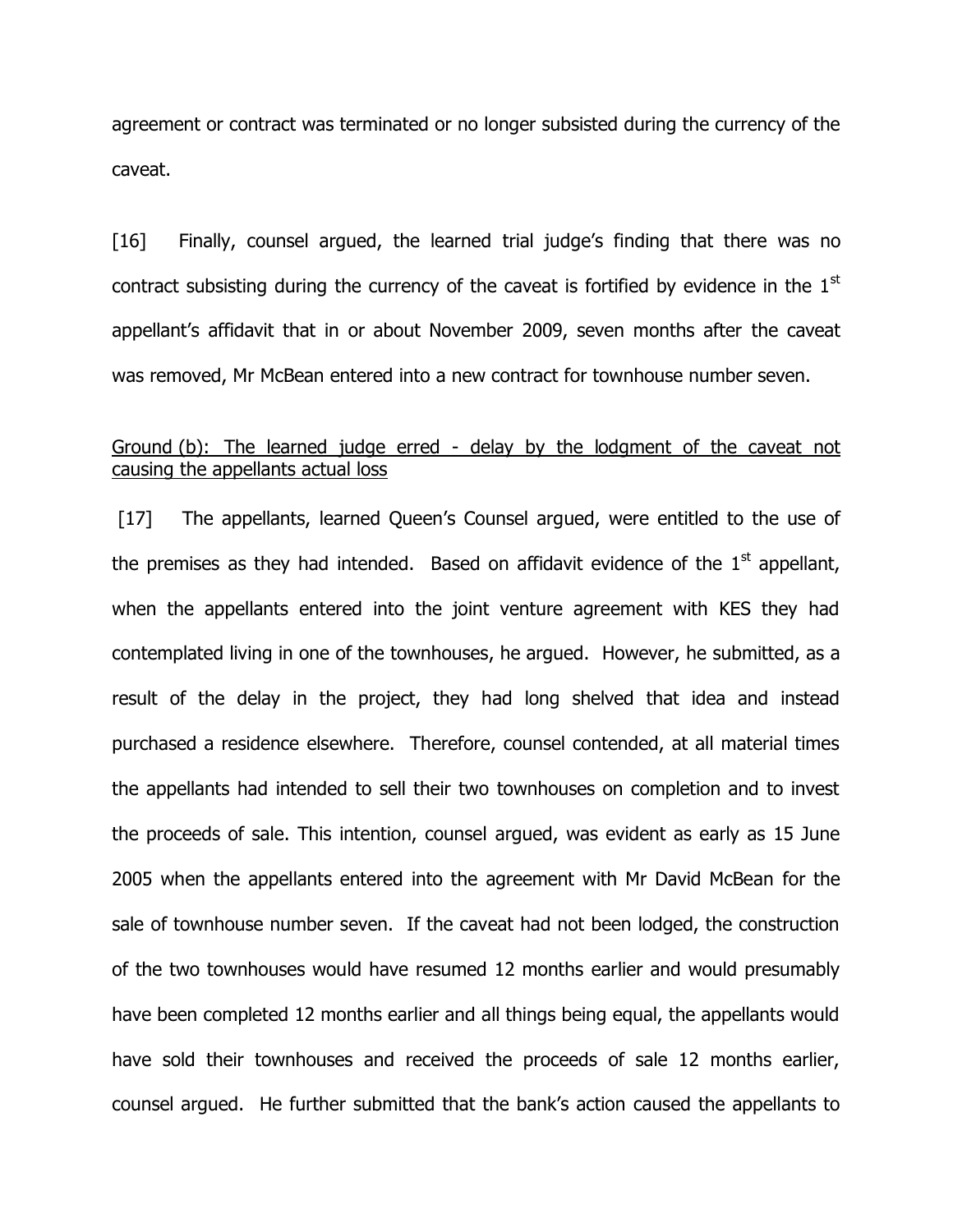suffer damages from the loss of the use of their money and that this loss was entirely foreseeable.

[18] To this end, learned Queen's Counsel submitted that the measure of damages for a delay in receiving money is the interest which could be earned on that money. For this submission, counsel prayed in aid the cases of **BCIC v Perrier** (1996) 33 JLR 119 and **Westpoint Corporation Property Limited v The Registrar of Titles et al** [2005] WASC 273.

[19] On the other hand, Mr McBean submitted that, on a balance of probabilities, there was no evidence before the learned trial judge that the appellants suffered loss. The reasons for this, he argued, are that there was no evidence of the state of the real estate market during the relevant period, or at all to show that on a balance of probabilities the townhouses would have been sold nor was there any evidence to show that the townhouses would have been completed within the 12 months. Such evidence, it was argued, could have been produced from an expert in the construction industry.

[20] Counsel further submitted that section 146 of the New Zealand Land Transfer Act 1952, which is similar to section 143 of the Registration of Titles Act, was considered in the case of **Savill v Chase Holdings (Wellington)** [1989] 1 NZLR 257 in which the court laid down the criteria to be satisfied in a proof of a claim for damages where a caveat had been wrongly entered.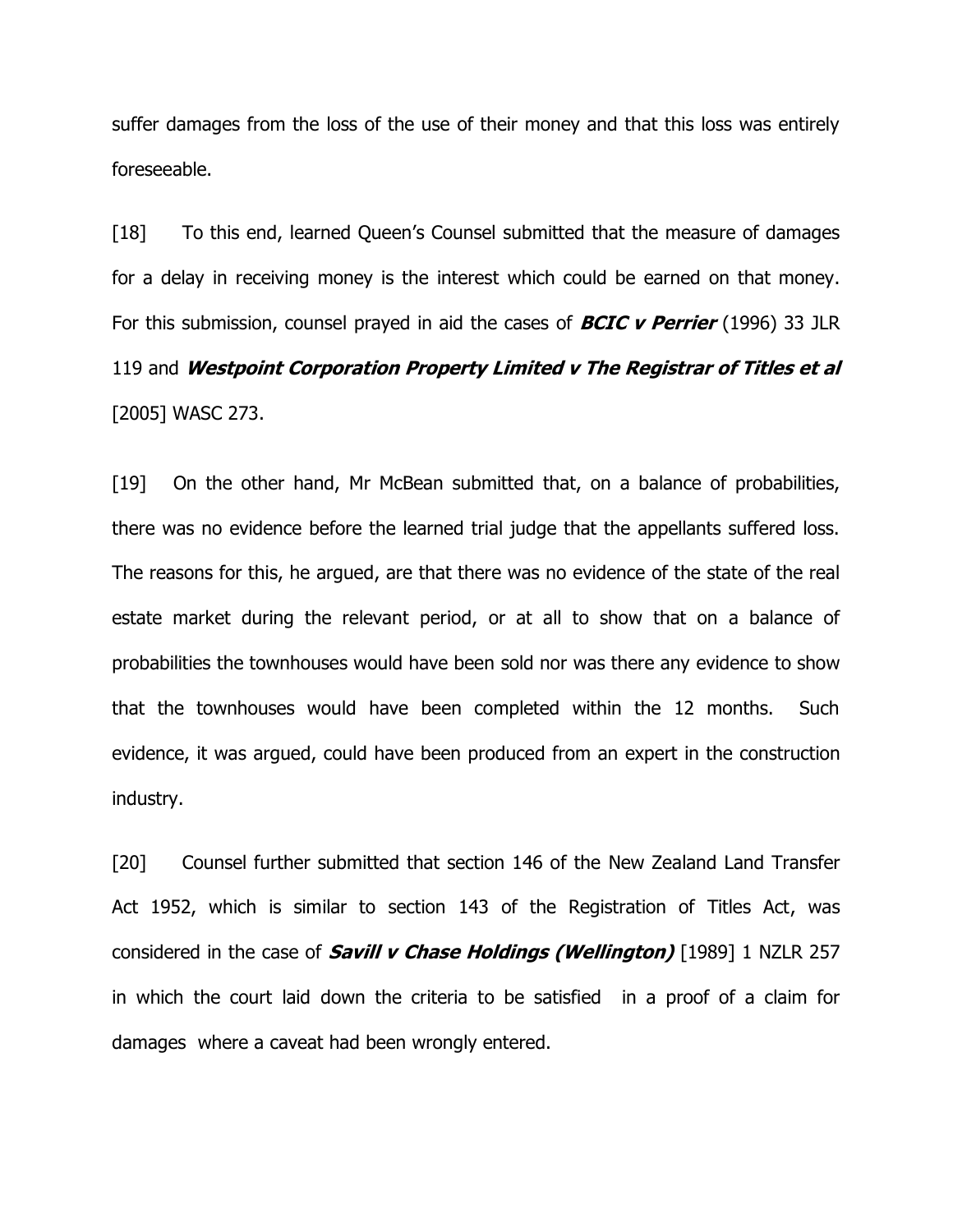[21] The test to determine whether the respondent's wrongful act in fact caused the appellants damage is commonly called the "but for test" whereby it must be shown that the respondent's wrongful act is the cause of the damage which would not have occurred but for it, counsel argued.

[22] Counsel further submitted that although the wrongful lodgment of a caveat is not a tort or breach of contract but is governed by statute, the principles of causation apply to determine whether the loss claimed or alleged by the appellants was caused by the wrongful lodgment of the caveat. He further submitted that there were other factors which would have caused a delay in the completion of the townhouses. The reasons being, he submitted, five caveats were lodged on the appellants' title between 10 March 2005 and 10 October 2007 (before the respondent's caveat was lodged) which would have had to be removed. Further, he argued, the appellants required building approval which could not have been obtained unless the restrictive covenants two and three entered on the appellants' title were modified. Without these modifications, he argued, the sale of the townhouses could not have been completed as splinter titles could only be issued after subdivision approval was granted. There is no evidence of the efforts made by the appellants to sell the townhouses and as to the length of time it would have taken to have the above rectified. Also, there is no proof that new financing was in place neither was there evidence of offers from prospective purchasers to indicate that these townhouses would have been sold within the time alleged. Thus, no tangible evidence has been produced to show that but for the caveat, the two townhouses would have been sold, counsel submitted.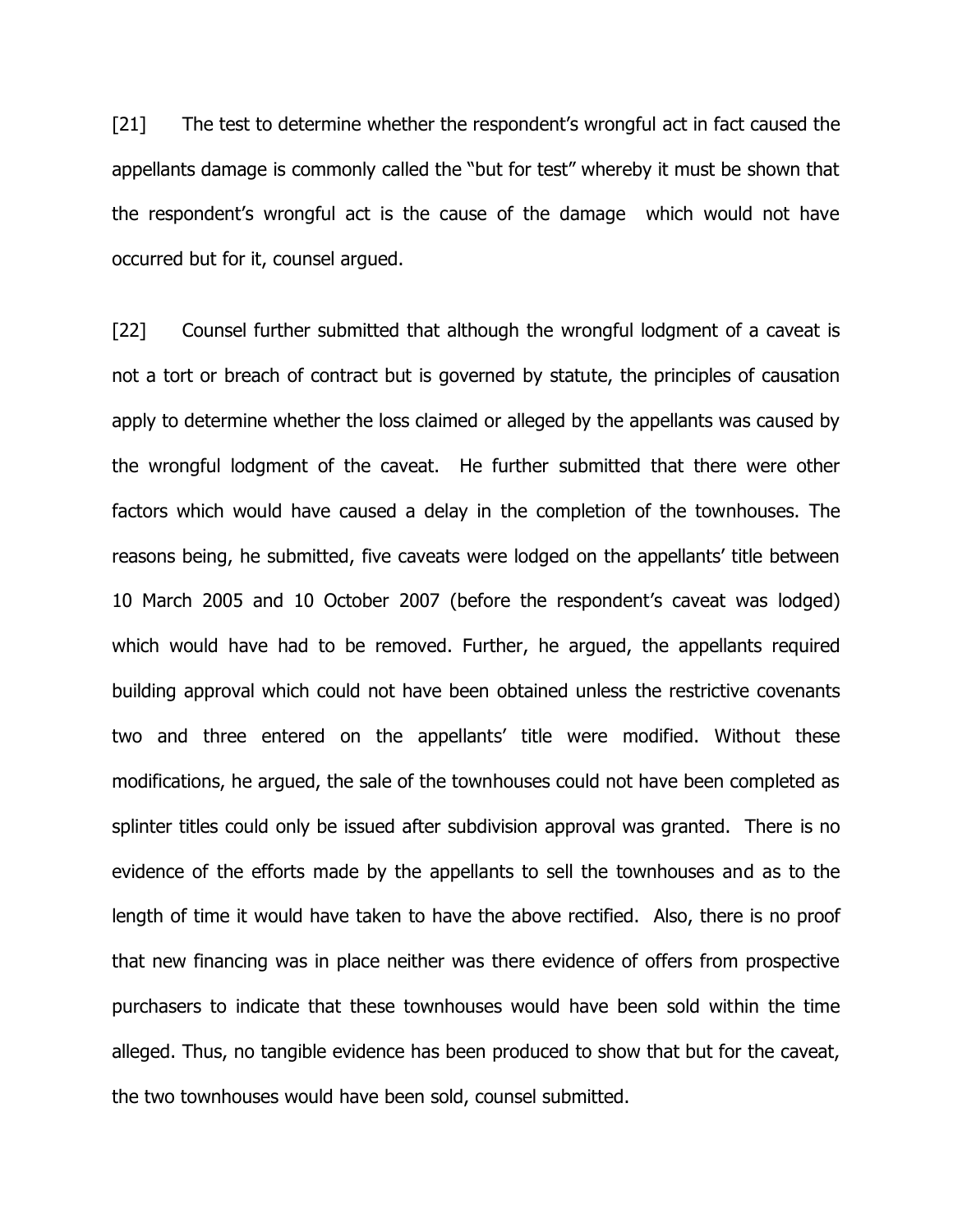Ground (c): The learned judge erred in concluding that the appellants' loss was not reasonably foreseeable.

[23] Learned Queen's Counsel for the appellants submitted that the learned trial judge misapplied the reasonable foreseeability test. He argued that the learned trial judge held that the appellants' loss was not reasonably foreseeable based on the respondent's lack of knowledge of the strength of the housing market in 2009, despite his finding of fact that financing was available to the appellants but was not extended as a result of the wrongfully lodged caveat.

[24] Learned Queen's Counsel submitted that a reasonable bank with that knowledge would have foreseen that the lodgment of the caveat would have hindered the appellants' ability to obtain funding from another financial institution and thereby delay their ability to complete the project and sell the townhouses. He therefore submitted that the reasonable foreseeability test was satisfied in the instant case.

[25] For the respondent, counsel submitted that the learned trial judge was correct in finding that there was a lack of objective circumstances that would be in the mind of the respondent as a reasonable man, for the following reasons: that there was no evidence of any existing contract, prospects for sale of the townhouses nor the state of the market for the townhouses during the currency of the caveat and that the evidence of the respondent's representative was that it was always his understanding that one of the townhouses would be used as a residence for the appellants.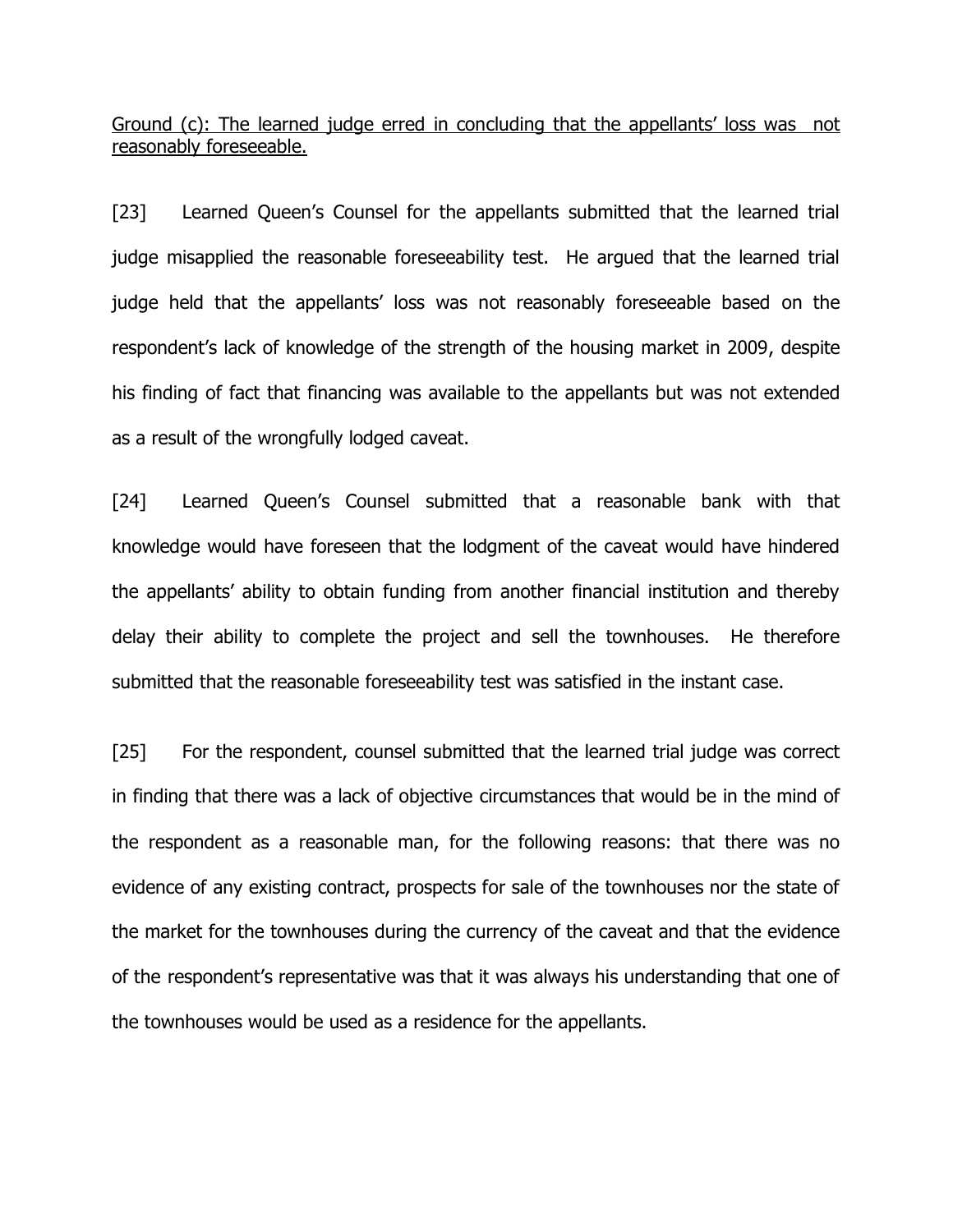[26] In light of the foregoing, counsel submitted, there was no evidence that the respondent could have reasonably foreseen that the appellants would have sold the townhouses while the caveat was in place.

#### **Analysis**

[27] The heart of the issues in this case is whether the appellants had suffered actual loss, which had been foreseen by the respondent, by having not had the opportunity to sell lots seven and eight due to the existence of the respondent's caveat and to invest the proceeds of sale and earn interest thereon. It is not disputed that Mr David McBean entered into two contracts in 2005: one with the appellants to purchase the land only of lot number seven and the other with KES for the construction of a townhouse on that lot. Neither has it been disputed that after KES defaulted on the repayment of the loan to the respondent Mr McBean requested and obtained a partial refund of his deposit.

[28] The learned trial judge found that there was no agreement for sale in place in respect of lots seven or eight prior to or during the existence of the caveat which mainly underpinned his decision that the appellants would not have sustained any loss. In his reasons for so concluding, he said at paragraph 23 of his judgment:

> "The Claimants' evidence relating to the status of David McBean vis-à-vis lot 7 is more than a trifle puzzling. If it is that by 'partial refund' is meant that only so much was retained as was forfeited by the terms of the agreement, then the contractual relationship was thereby severed. And if that was the case, David McBean would have had no subsisting interest in lot 7 during the currency of the caveat. However, if 'partial refund' means that funds were retained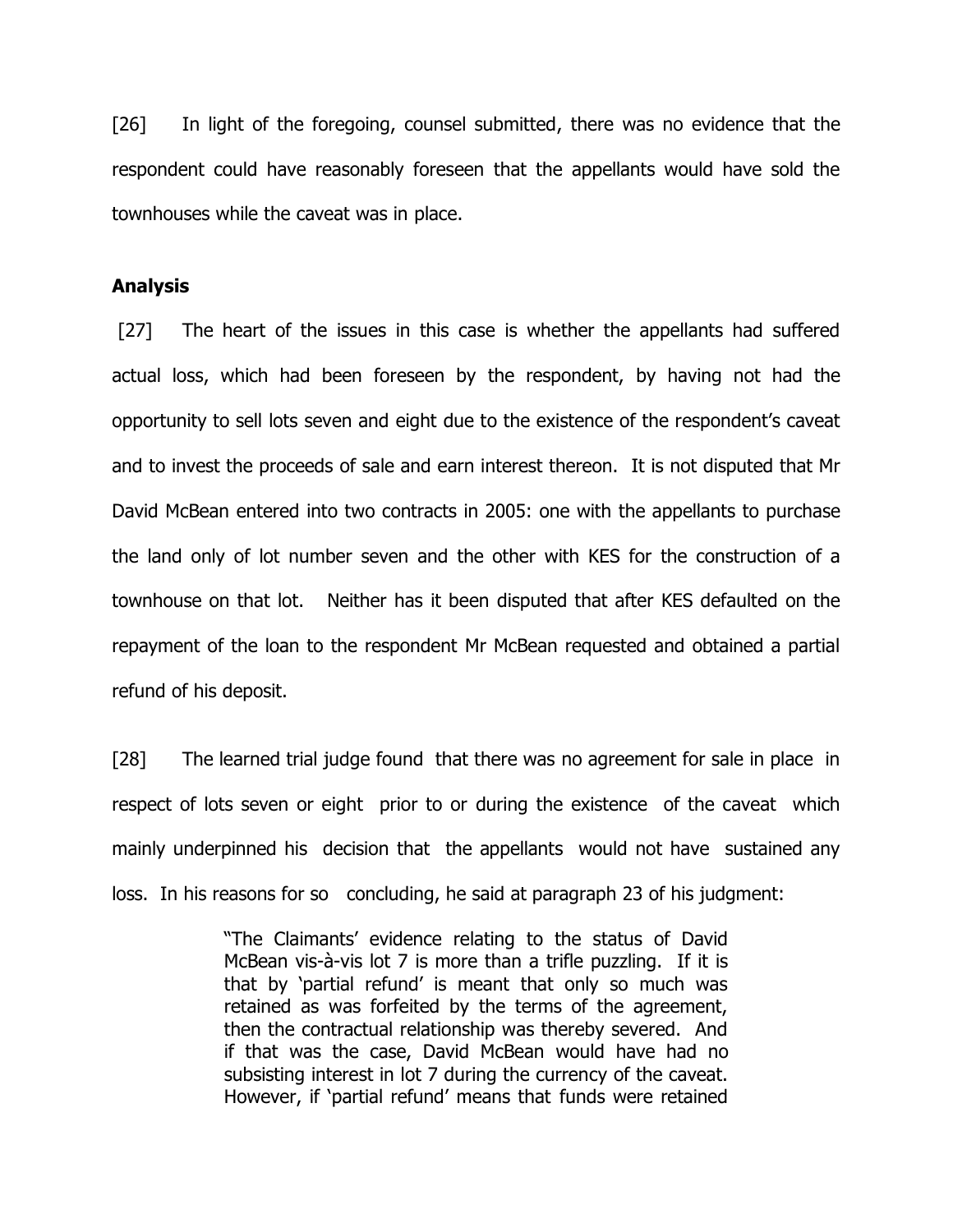to represent consideration under the contract, the position may be otherwise."

[29] He went on to say at paragraph 24:

"Without an interpretation of the terms of [the] agreement, the position cannot be ascertained with absolute certainty. However, the court is driven to accept the submission of counsel Mr. McBean. The court feels so constrained by the language of the Claimants' affidavit. That is, they deponed that after the lifting of the caveat David McBean 'has agreed to purchase unit 7. That position is fortified by the agreement for sale in November, 2009."

The learned judge having concluded that there was no proposed sale which could have

led to actual loss by the appellants went on to ask the following questions: "Was it then

a foreseeable loss? Or was it too remote?"

In answering these questions, he said at paragraph 26:

"Foreseeability is not a mystical concept floating in metaphysical space to be plucked by the hand of the mystic seeker; it must attach itself to objective circumstances. So, what were the objective circumstances obtaining in 2009 when the project would have been completed but for the lodging of the caveat? In other words, what were the objective circumstances which would have seized the mind of the reasonable man in the position of the Defendant. For example, in the context of the all-embracing global economic decline, was there a slump or an upturn in the local real estate market? Were townhouses being sold like hot bread so that a reasonable man in the position of the Defendant could be fixed with foresight of the consequences.[?] In short, without that kind of data, it does not appear just nor possible to say that there was a probability that lots 7 and 8 would have been sold one year earlier. Without such relevant information, it cannot be said the circumstances were such that the sale of the townhouses within the temporal limits claimed was foreseeable."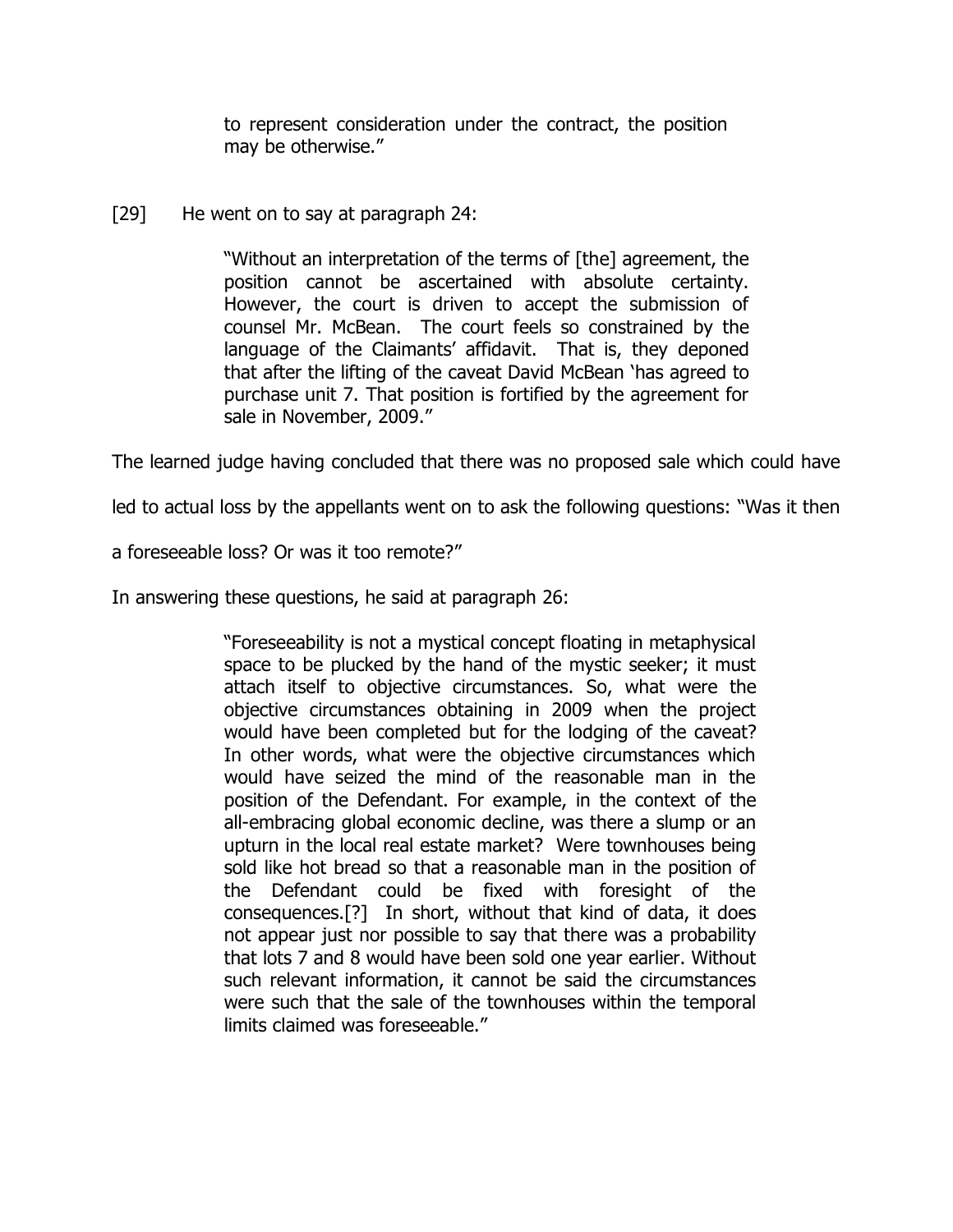[30] A claimant who seeks to obtain damages arising from a defendant's wrongful entry of a caveat against his title must establish certain facts. In the New Zealand case of **Savill v Chase Holdings**, cited by Mr McBean, the court was concerned, among other things, with the question as to whether a company was entitled to damages if certain caveats on an instrument of title were removed. On appeal, the Privy Council upheld a decision of the High Court and the Court of Appeal. In the High Court, Tipping J at page 287, pronounced the criteria as to proof of damages to be as follows:

> "A person claiming damages under this section must prove three things; firstly that there has been a caveat lodged by the defendant, secondly that such caveat was lodged without reasonable cause, and thirdly that he has sustained damage thereby…The onus of proof in all respects is on the person who seeks compensation."

As, in all civil cases, the standard of proof is on the balance of probabilities.

[31] It is common ground that the caveat had been wrongly entered by the respondent. The question now is whether the appellants had been able to show that the delay occasioned by the caveat deprived them of the opportunity to sell the lots with buildings thereon and invest the proceeds of sale. Mr Hylton said that whether the appellants had entered into an agreement after the time of the lodging of the caveat or not, the delay in entering the agreement was caused by the caveat and would nonetheless have resulted in damages to the appellants.

[32] It is a settled principle of law that in ascribing culpability to a defendant for a wrongful act, the test of the extent of liability is reasonable foreseeability - see

**Overseas Tankship** (**U**.**K**.) **v Morts Dock and Engineering Co** (**The Wagon**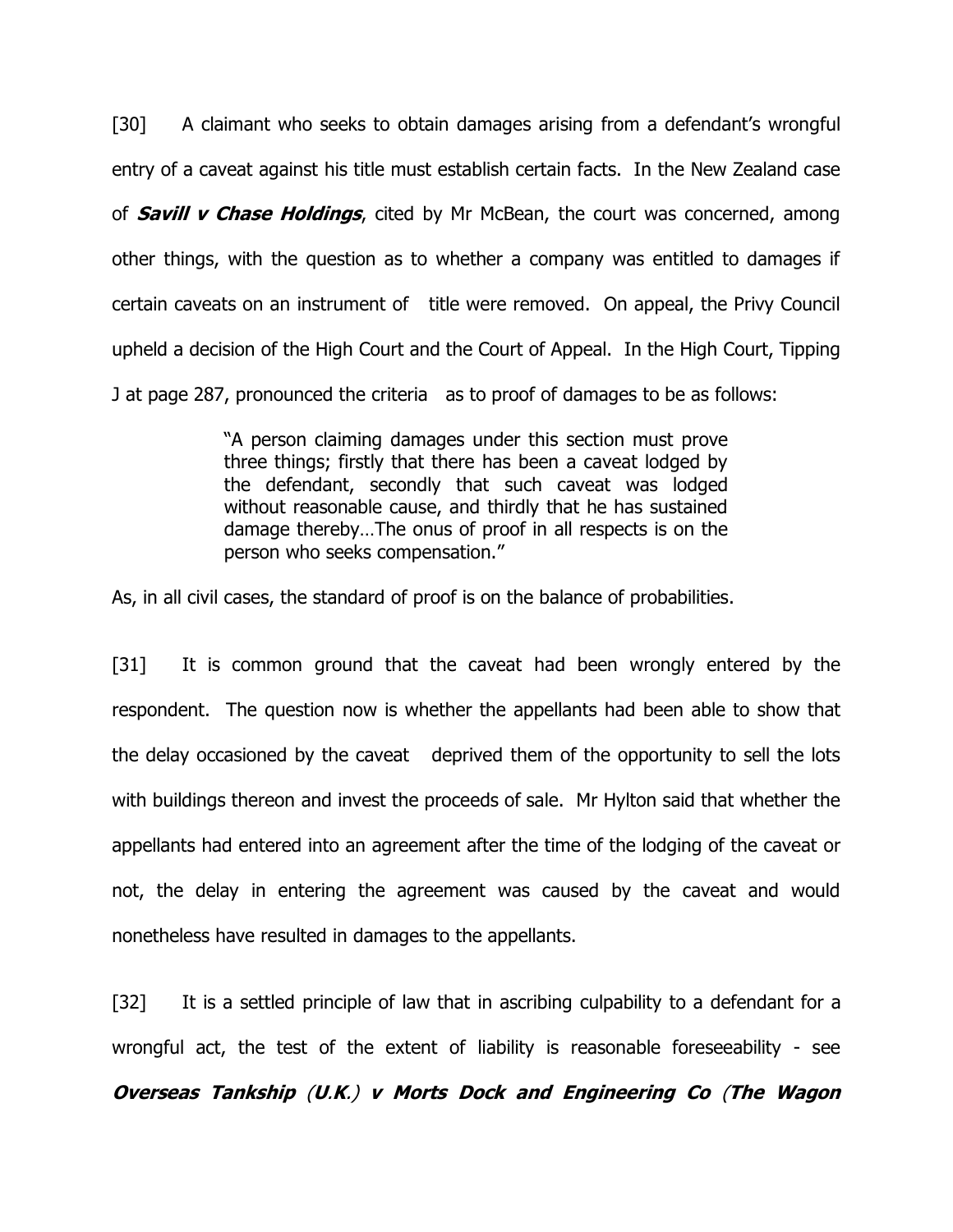**Mound**) [1961] 2 WLR 126, [1961] 1 All ER 404. Since **The Wagon Mound**, there have been a plethora of cases which establish that in order to recover damages for a wrongful act, it must be shown that such damage was either reasonably foreseeable or ought reasonably to have been foreseeable. Foreseeability is the essential test. What is reasonably foreseeable is dependent upon the actual or implied knowledge of the parties, or that of the party who commits the breach - see **Victoria Laundry v Newman** [1949] 2 K B 528, [1949] 1 All ER 997.

[33] It must be shown that, a defendant, as a reasonable man, foresaw or could have foreseen the acts resulting in a claimant sustaining damage. There must be evidence of a direct or indirect connection between the damage of which the claimant complains and the act of the defendant to satisfy the court's evaluation of the mischief of which the claimant complains. It must be established that any damage sustained was reasonably foreesable or could have been reasonably foreseeable by the defendant. The complaint as to the damages suffered must not be remote.

[34] The law acknowledges a claimant's loss of opportunity. However, in evaluating the loss, the court will not engage in any speculative exercise. The court will only embark on an evaluation as to loss if the claimant adduces evidence on which, on the balance of probabilities, it can find that damages were sustained.

[35] The focus of the learned trial judge appears to be on the question as to whether there was a contract in place between the appellants and Mr McBean at the time that the agreement of sale for lot seven was entered into. His finding that there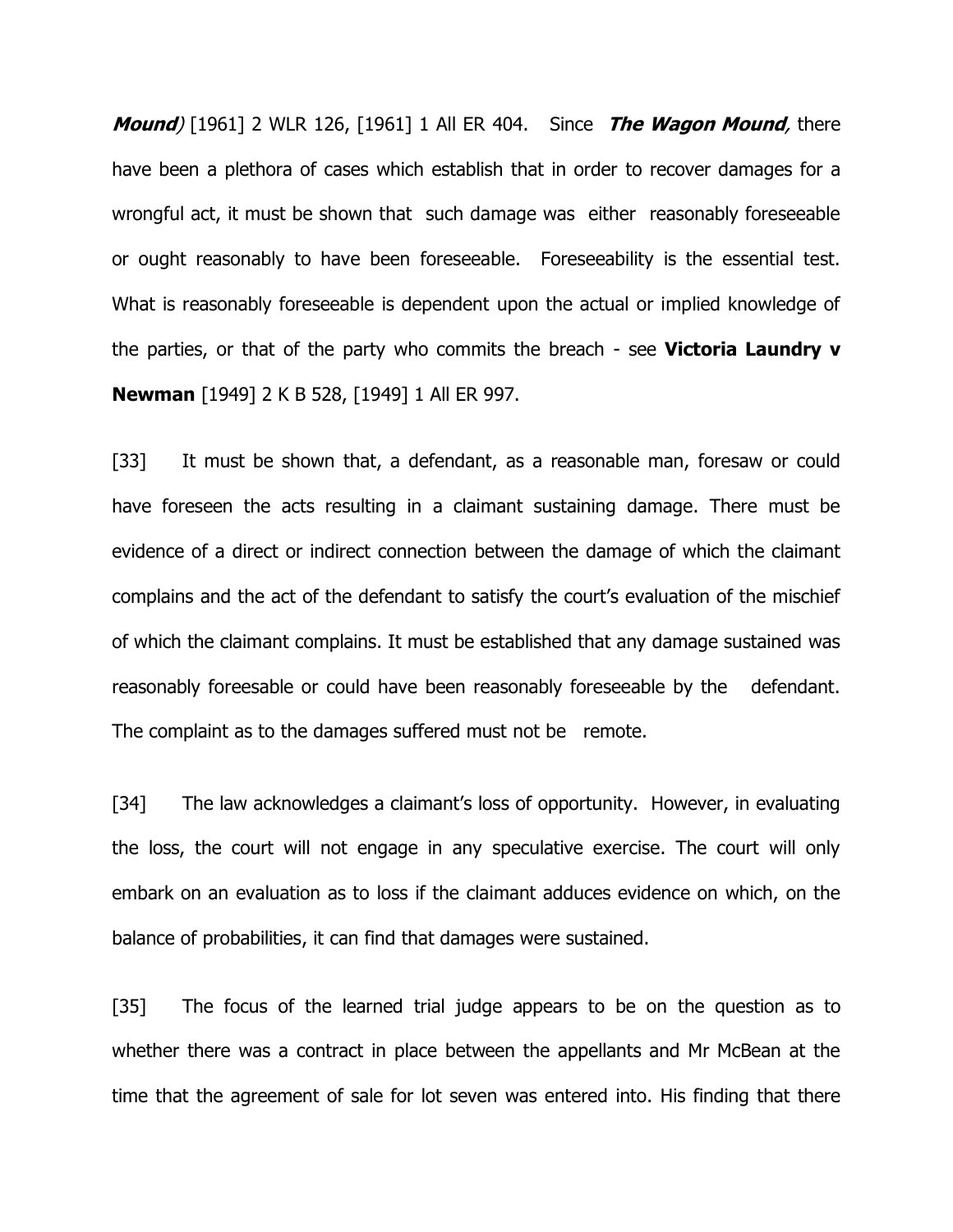was no agreement for sale in place before or during the life of the caveat would be incorrect. It cannot be said that a contract with Mr McBean had never been in place at any time. The contention of the appellants is that they had intended to sell their two townhouses on completion and invest the proceeds of sale. This intention, Mr Hylton argued, was evident as early as 15 June 2005 when the appellants entered into an agreement for sale of townhouse number seven. As I understand the evidence, an attempt was made to sell only one townhouse. Contractual arrangements were made to sell it to Mr McBean. The 1<sup>st</sup> appellant, in cross examination, said he did not recall telling Mr Patrick Peart, a Project Director of the respondent company that the appellants had intended to keep one of the townhouses or that he had abandoned the plan to live in the townhouse sometime in 2007. He declared that he purchased accommodation at Earls Court in or about August 2007. A part of Mr McBean's deposit was refunded at his request.

[36] In paragraph 6 of his third affidavit filed on 12 June 2009, the  $1<sup>st</sup>$  appellant stated that, prior to the lodgment of the caveat, arrangements were made with a new developer and financing arranged for the completion of the project. At paragraph 13 of the  $1<sup>st</sup>$  appellant's affidavit of 4 February 2010, he stated as follows:

> "I refer to paragraph 6 of my  $3<sup>rd</sup>$  Affidavit. The phrase 'just prior to lodgment of the caveat' was an error. It should have read 'just prior to the discovery of the lodgment of the caveat.' "

However, paragraph 12 of the affidavit of Donna Stone filed on 22 July 2009 shows that the  $1^\text{st}$  appellant, in his affidavit of 16 July 2009 exhibited a letter to which he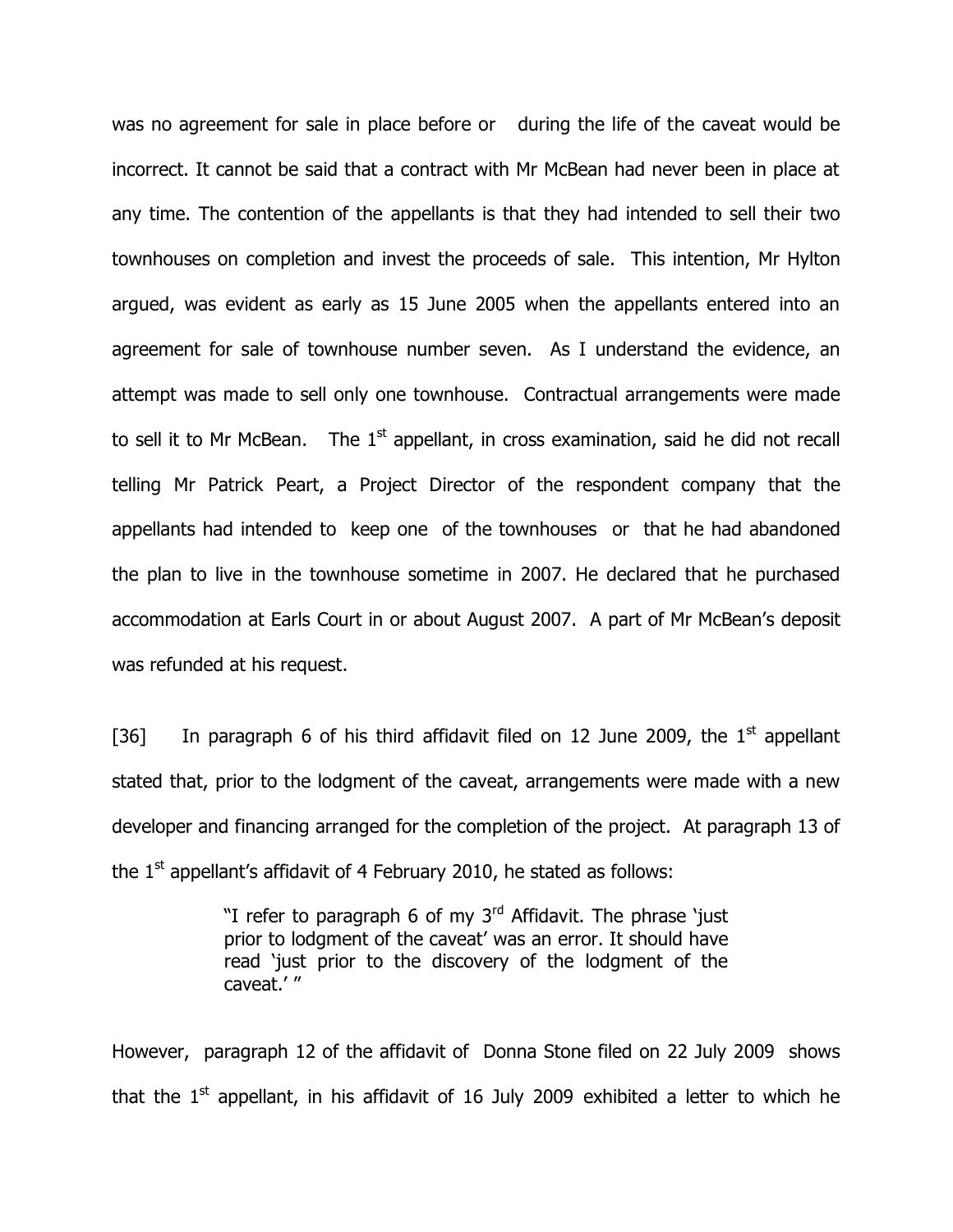referred to as a letter of commitment from Pelican Investment Company dated 7 February 2008, several months after the lodging of the caveat. In light of the  $1<sup>st</sup>$ appellant's assertion, this financing would have been available in February 2008. Yet, the  $1<sup>st</sup>$  appellant stated in his affidavit of June 2008 that when the caveat was lodged they were only a few weeks from restarting the project. He could not have obtained financing in February 2008 as this would have been after the lodging of the caveat and prior to his discovery of its presence. Further, Mrs Stone's affidavit also showed that the purported letter of commitment was in fact a letter of intent containing certain conditions and legal issues to be satisfied by the appellants, none of which was with reference to the respondent's caveat.

[37] The learned judge, in examining the question whether financial arrangements were secured by the appellants, dealt with it against the background of the letter from Pelican Investment Company. He had this to say at paragraphs 12, 13 and 15 of his judgment:

> "(12) We come now to the question of whether financing was in place. As the submission is understood, the letter relied on is inchoate. Real proof would be a letter of commitment. The letter from PFL declares the institution's willingness to provide the funds, "subject to a satisfactory resolution of all illegal issues relating to the development" as well as submission of a number of items.

> (13) No more than a cursory glance at the list of items is needed to arrive at the conclusion that compliance would involve some time lag. As to what that would be precisely, it remains unknown. Further, Mr. McBean's submission cannot be faulted that there is an absence of evidence that they had been met. The most that can be said is that the caveat is not the sole cause of the delay. However, as adverted to earlier,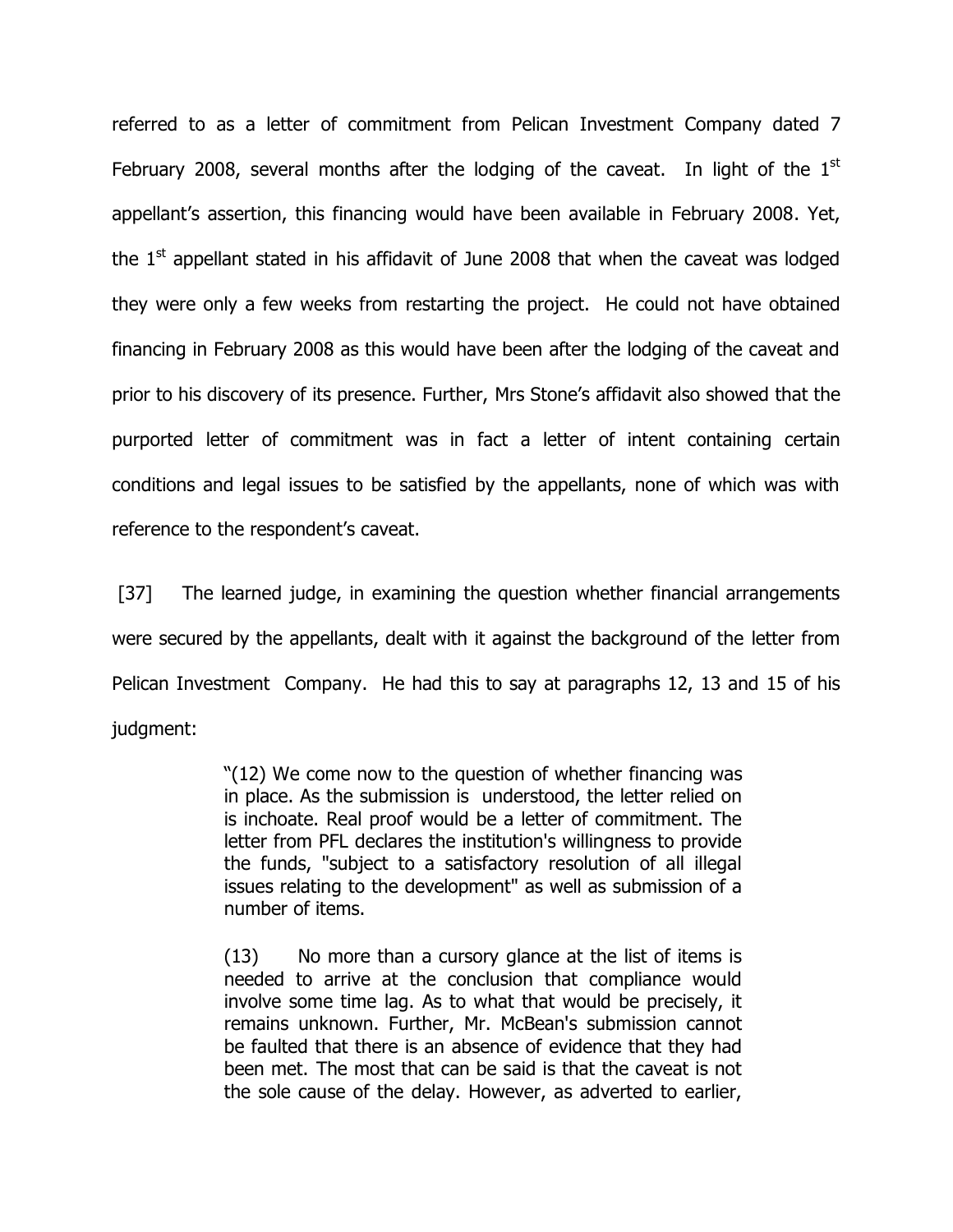the Defendant is not being tagged with the entire period of the delay. Of necessity, the ascertainment of the proportion of delay must involve an element of arbitariness, but the unreasonable lodgement of the caveat itself lasted ten (10) months.

 $(14)$ …

(15) So, no commitment letter could have been issued. The Defendant will not be allowed to convert its own sword into a shield. What then of the further contention that the letter from PFL post dates the lodging of the caveat. It is misconceived to submit that the lodging of the caveat did not prevent it being issued or that its issuance evidences available financing in spite of the presence of the caveat, because the operative date is when the caveat was discovered. Further, it would mean losing sight of the gravamen of the Claimants' claim namely, that the efforts to secure financing collapsed upon discovery of the caveat. The force of the claim lies not in the absence of financing but in a thwarting of it by virtue of the presence of the caveat. The court finds itself at a loss as to how this submission advances the cause of the Defendant. The court accepts the letter of intent as sufficient proof that financing was available but not extended because of the caveat."

[38] I am constrained to disagree with the learned judge in finding that the letter of intent was adequate proof of the availability of financing which was not extended due to the caveat. It is perfectly true that the letter of intent signified proof of the availability of financing, but that is not sufficient to show that a firm refinancing agreement had been in place from which funds could have been disbursed to enable the appellants to proceed with the project. There were conditions in the letter of intent which remained unsatisfied by the appellants. Accordingly, it is difficult to understand their claim that they had secured financing for the completion and sale of the townhouses, but for the respondent's caveat, despite the fact that there is no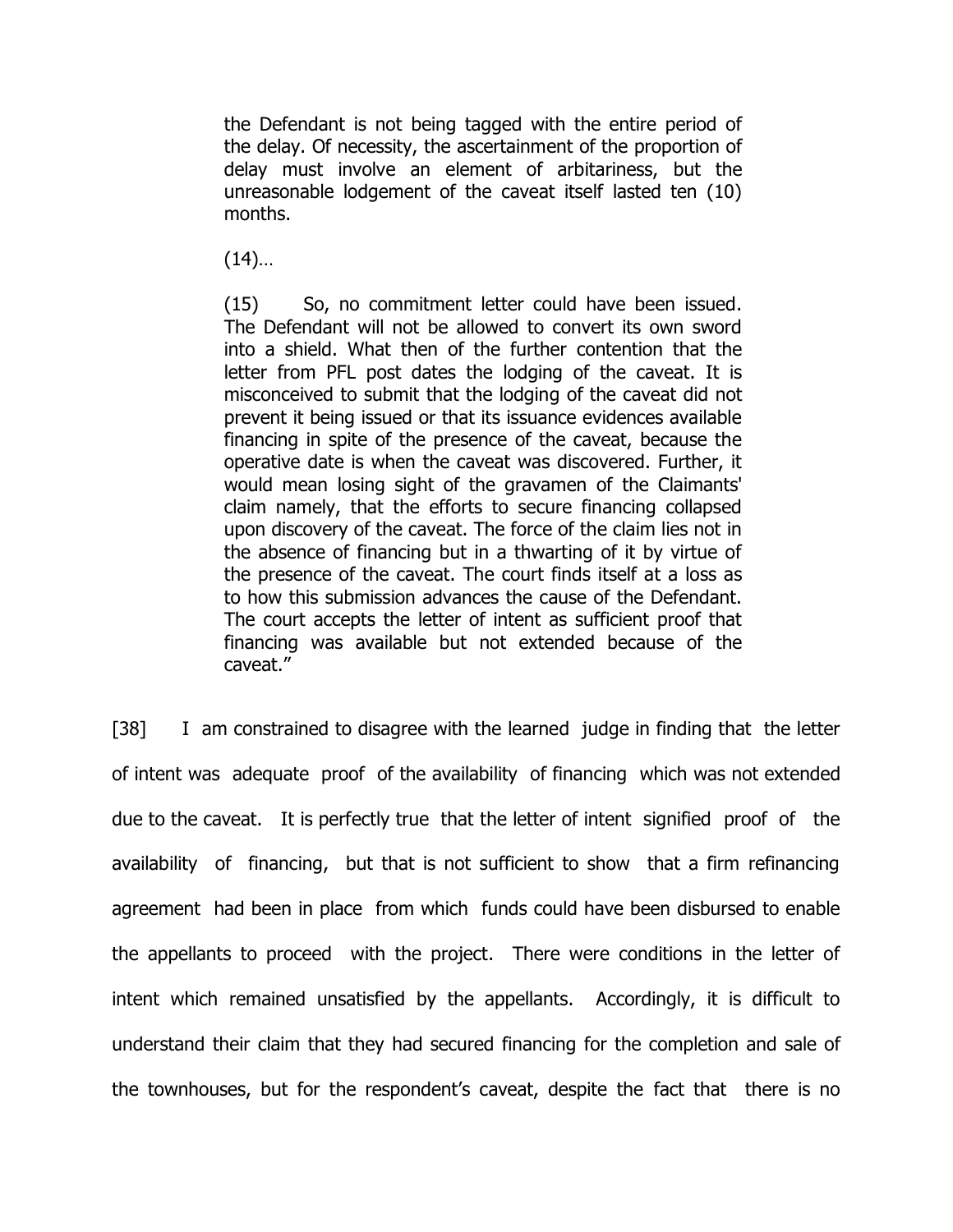evidence that a concluded agreement for refinancing was in place. What is clear, is that, by reason of certain deficiencies on the part of the appellants, a letter of commitment was not obtained. They could not have proceeded with the construction of the townhouses during the life of the respondent's caveat, as they would wish the court to believe.

[39] The respondent's caveat was not the only one which was endorsed on the certificate of title, as rightly pointed out by Mr McBean. There were five other caveats lodged on the appellants' title prior to the respondent's caveat. An examination of the certificate of title for the property reveals that the other caveats were lodged on 10 May 2005, 15 May 2006, 15 May 2006, 20 February 2007 and 10 October 2007. There is no evidence from the appellants that these caveats which preceded that of the respondent's were removed prior to or during the life of the respondent's caveat. It is unlikely that any financial institution would have approved financing before all caveats are removed, as Mr McBean indicated. As a consequence, it could not be said that the respondent's caveat would have in any way affected the appellants being able to build and dispose of the two units or that the caveat precluded them from doing so.

[40] Further, as Mr McBean correctly stated, in order for the appellants to enter into a contract for the sale of the units, a building approval would have been required. Section 10 (1) of the Kingston and Saint Andrew Building Act requires a party who wishes to erect a building to notify the Building Authority and such notification must be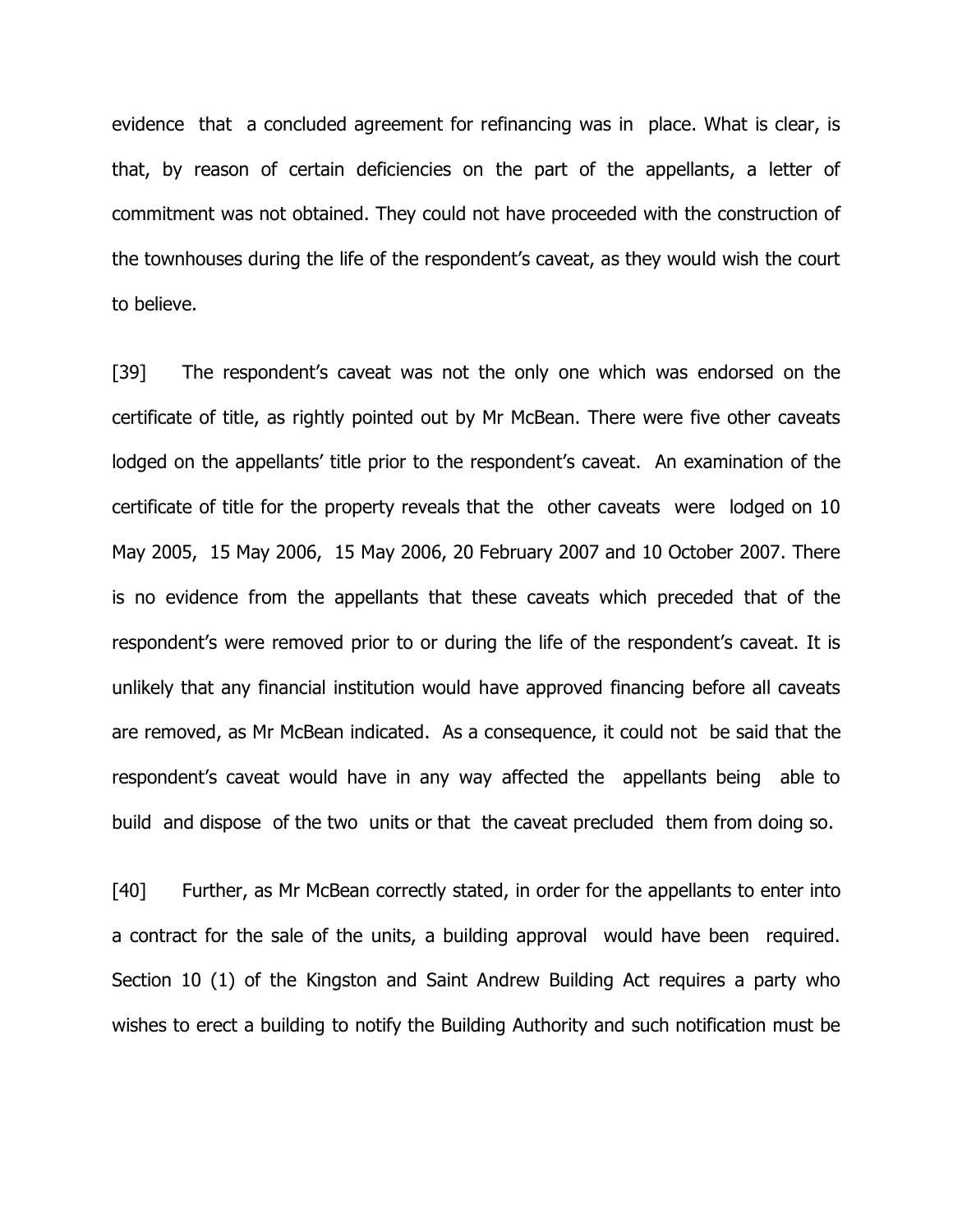accompanied by plans. Section 10 (2) makes it an offence to commence construction without the written approval of the Building Authority. The section reads:

> "(2) Every person who shall erect, or begin to erect or re-erect, or extend, or cause or procure the erection, reerection or extension of any such building or any part thereof, without previously obtaining the written approval of the Building Authority;…shall be guilty of an offence against this Act, and liable to a penalty not exceeding fifty thousand dollars..."

[41] Bearing in mind that the appellants' new developer, in obedience to the statutory provisions, would have had to secure building approval prior to the commencement of construction, the appellants ought to have placed before the court evidence of the grant of such approval. There being no evidence of the requisite approval being granted, it is somewhat difficult to comprehend the appellants' assertion that they could have proceeded with the construction and sale of lots seven or eight, when, without doubt, a fundamental pre-construction requirement for the sale of the units, remained unfulfilled. It follows that it could not be said that the lodging of the caveat delayed the sale of the townhouses.

[42] Further, as pointed out by Mr McBean, there are several restrictive covenants on the certificate of title. It has been observed that an endorsement dated 8 June 2009 appearing on the certificate of title discloses that three covenants were modified. No evidence had been proffered to show the date of the order modifying the covenants but assuming they were modified in 2009, the three restrictive covenants would have had to be removed before building approval could be obtained.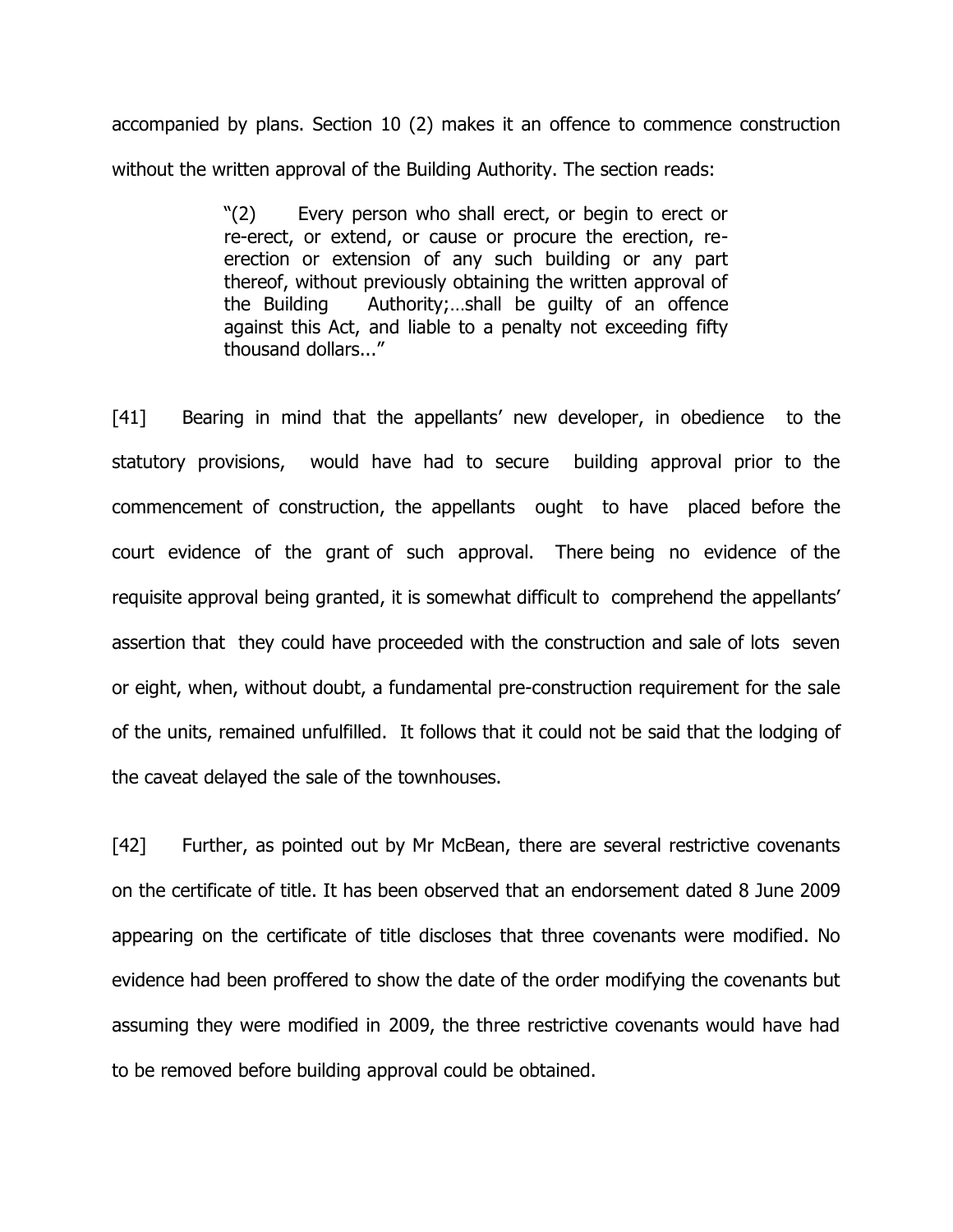[43] There is nothing to show that the lodgment of the caveat resulted in the appellants failure to obtain or secure refinancing which ultimately caused them loss. It follows that it has not been established that the respondent could have reasonably foreseen or ought reasonably to have foreseen that the appellants would have been unable to construct the townhouses for lack of financing due to the existence of the caveat.

[44] The case **Ho Soo Fong** on which Mr Hylton relied does not offer the appellants in the case under review any assistance. However, I think it is necessary to set out the facts of the case and the conclusion. In that case the appellants, **Ho Soo Fong** ("HSF") and his wife, together with **Ho Soo Kheng** ("HSK"), owned several properties, including 179 Syed Alwi Road, which was mortgaged to the Bank of East Asia ("BEA"). In early 2001, they approached Standard Chartered Bank ("the respondent") for the refinancing of three properties which they owned, ie. 150 Braddell Road, 77 Syed Alwi Road and 26F Poh Huat Road. The respondent agreed to grant loan facilities secured by these three properties, subject to, inter alia, a cancellation fee, and subsequently lodged caveats against them. However, the respondent's agent informed the appellants that the respondent could not refinance 179 Syed Alwi Road as the mortgaged amount was in excess of the policy guidelines for non-corporate loans. A pre-condition for the disbursement of the loans, required the appellants and HSK to fully settle pending court actions against Ho Pak Kim Realty Co Pte Ltd (of which HSF and HSK were directors).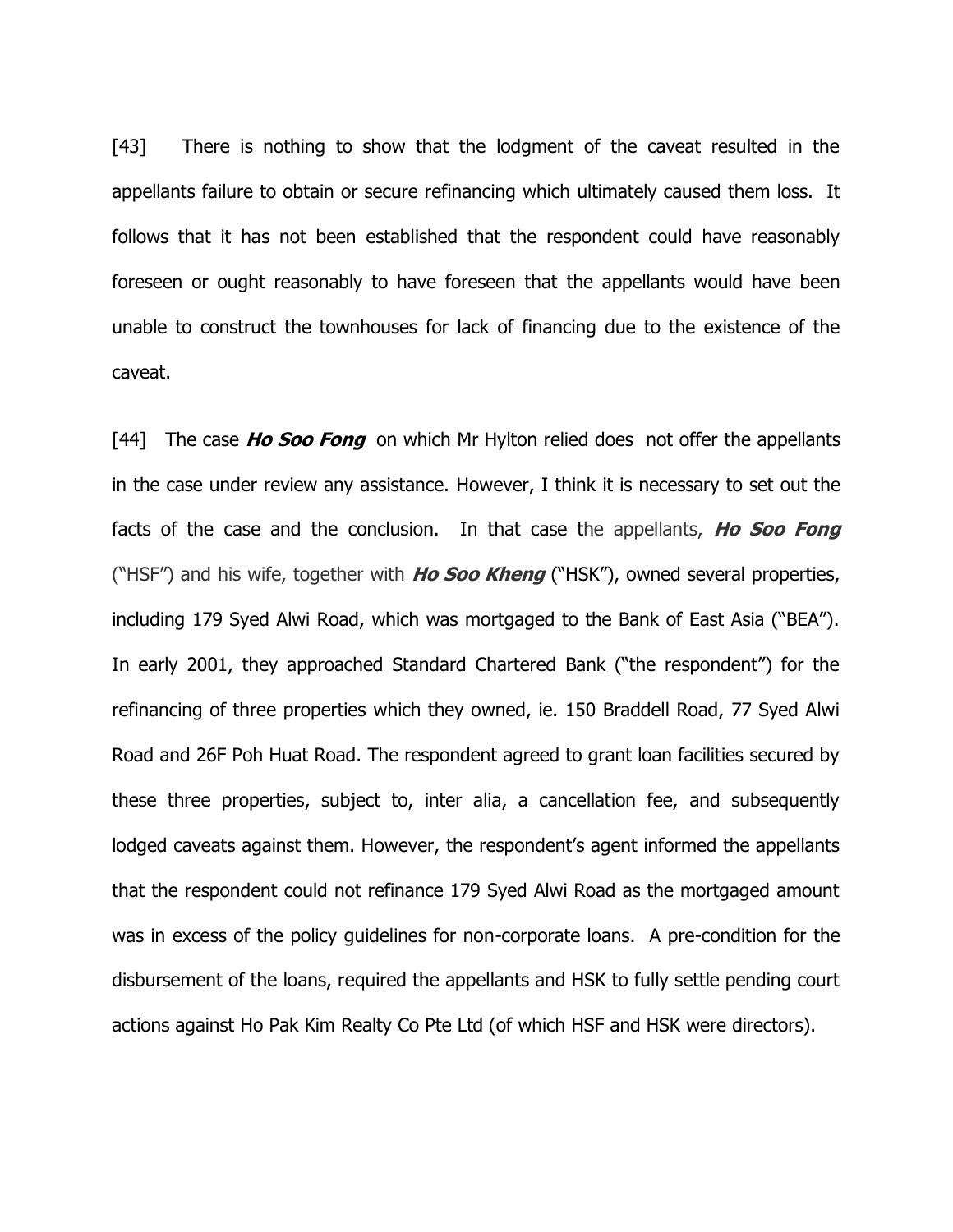[45] After more than a year, the appellants were unable to draw down the loan facilities as the respondent took the view that the appellants and HSK had not settled all the pending court actions. After it became clear that the respondent would not disburse the loans, the appellants and HSK wrote to the respondent on 7 October 2002 and cancelled the three loan facilities, whereupon the respondent demanded the payment of cancellation fees. Commencing on 21 October 2002 the appellants and HSK made repeated requests to the respondent that the caveats lodged against the three properties be withdrawn. The requests were accompanied by offers to partially pay off the cancellation fees.

[46] The respondent was warned by the appellants that its caveats were preventing the appellants from seeking refinancing of the caveated properties with other banks, and that any delay or refusal in removing the caveats might cause the appellants to lose their properties by sale by the mortgagees. On 16 October 2003 BEA sold 179 Syed Alwi Road in the exercise of its powers of sale.

[47] On 27 February 2004, the appellants and HSK applied to the High Court for orders for the withdrawal of the caveats by the respondent and for an inquiry as to the damages. On 30 June 2004, the respondent withdrew the caveats without admission of liability. The High Court subsequently found that the respondent had no caveatable interest in the three properties, and its refusal to withdraw the caveats was wrongful or without reasonable cause. The High Court directed that damages to the appellants be assessed.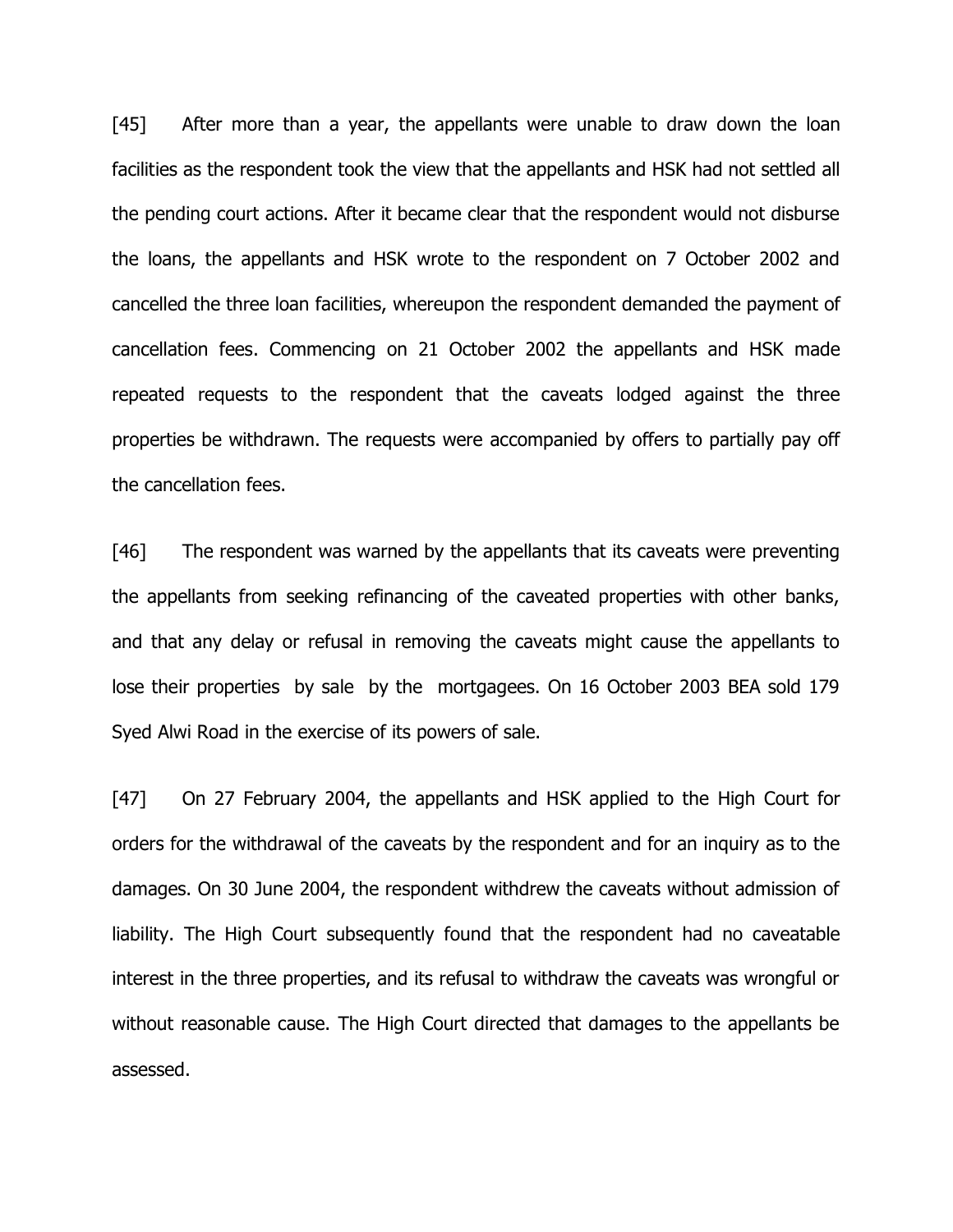[48] At the inquiry as to damages, the appellants made several claims and argued, among other things, that the respondent's caveat on 26F Poh Huat Road prevented them from obtaining additional refinancing from Hong Leong Finance which could have been used to pay the mortgagee bank to stave off the mortgagee sale of 179 Syed Alwi Road. As a result, they had suffered loss flowing from the respondent's refusal to remove its caveat. It was held that the loss was unrecoverable as the respondent was without actual knowledge that the property would have been sold had the appellants been unable to obtain the refinancing and that since the appellants' loss was caused by their own impecuniosity in not being able to prevent the forced sale of the property, the loss was not recoverable as a matter of law.

[49] In allowing the appeal, the court held that it was not necessary for the respondent to have had actual knowledge that the appellants' inability to refinance 26 Poh Huat Road would lead to the forced sale of 179 Syed Alwi Road and that it was only necessary to show that the forced sale was foreseeable in the light of the respondent's knowledge of the appellants' financial condition. The court held that the warnings, together with the respondent's knowledge of the financial condition of the appellants, made it foreseeable to the respondent that 179 Syed Alwi Road would be sold in a mortgagee sale had the caveat on 26F Poh Huat Road remained to prevent the appellants from seeking alternative refinancing.

[50] That case is easily distinguishable from the case at bar. The circumstances in **Ho Soo Fong** were remarkably different from the present case and would in fact have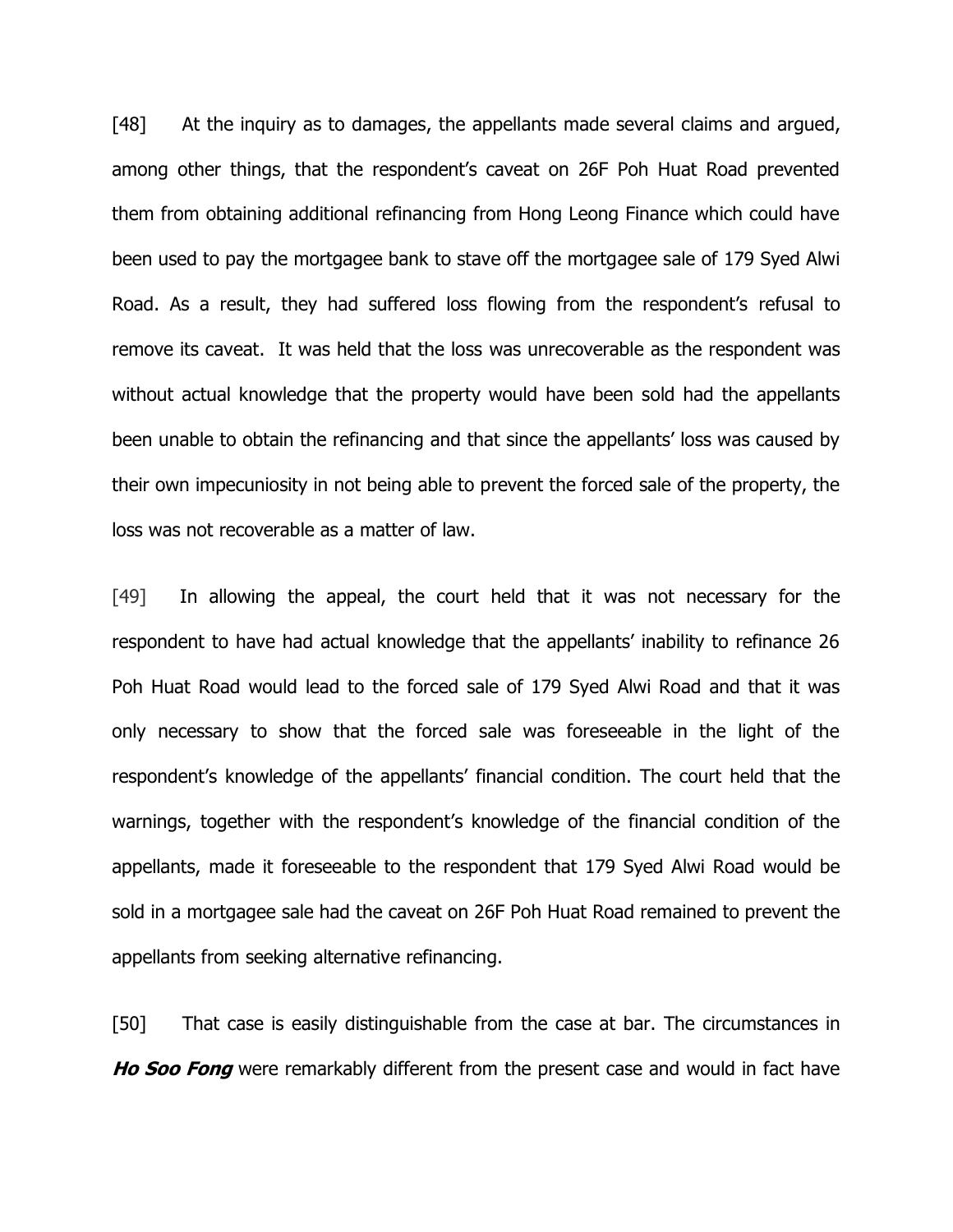given rise to liability on the part of the bank in that case. In **Ho Soo Fong**, the existence of the caveats resulted in the forced sale of the caveated property after the caveator had been warned that the caveats were preventing the appellants from securing refinancing and that the delay in removing the caveats might have caused the appellants to lose their properties as the bank was fully aware of the financial condition of the appellants. Consequently, the bank would have foreseen that the mortgaged property would have been sold if the caveat remained on the property thereby precluding the appellants from obtaining refinancing. In the instant case, the appellants have not met the reasonable forseeable threshold. The respondent would, of course, have been aware that they would have had to seek new financing. However, as the evidence discloses, they had not secured refinancing due to their failure to put the appropriate processes in place in order to secure definite refinancing. This, the respondent, as a reasonable bank, could not have reasonably foreseen. Consequently, it could not be said that the appellants were prevented from constructing and selling the units due to the presence of the respondent's caveat on the document of title.

[51] I am of the view that the learned trial judge did not err in concluding that the appellants' loss was not reasonably foreseeable. An appellate court is a court of review and will not disturb the finding of a trial judge on findings of facts unless it is shown that he has wrongly exercised his discretion, or has applied the wrong principles, or was palpably wrong - see **Watt v Thomas** [1947] 1 All ER 582; **Industrial Chemical Company** (**Jamaica**) **Limited v Ellis** (1986) 35 WIR 303; **Clark v Edwards** (1979) 12 JLR 133; and **Ivanhoe Baker v Michael Simpson** SCCA No 50/2000 delivered